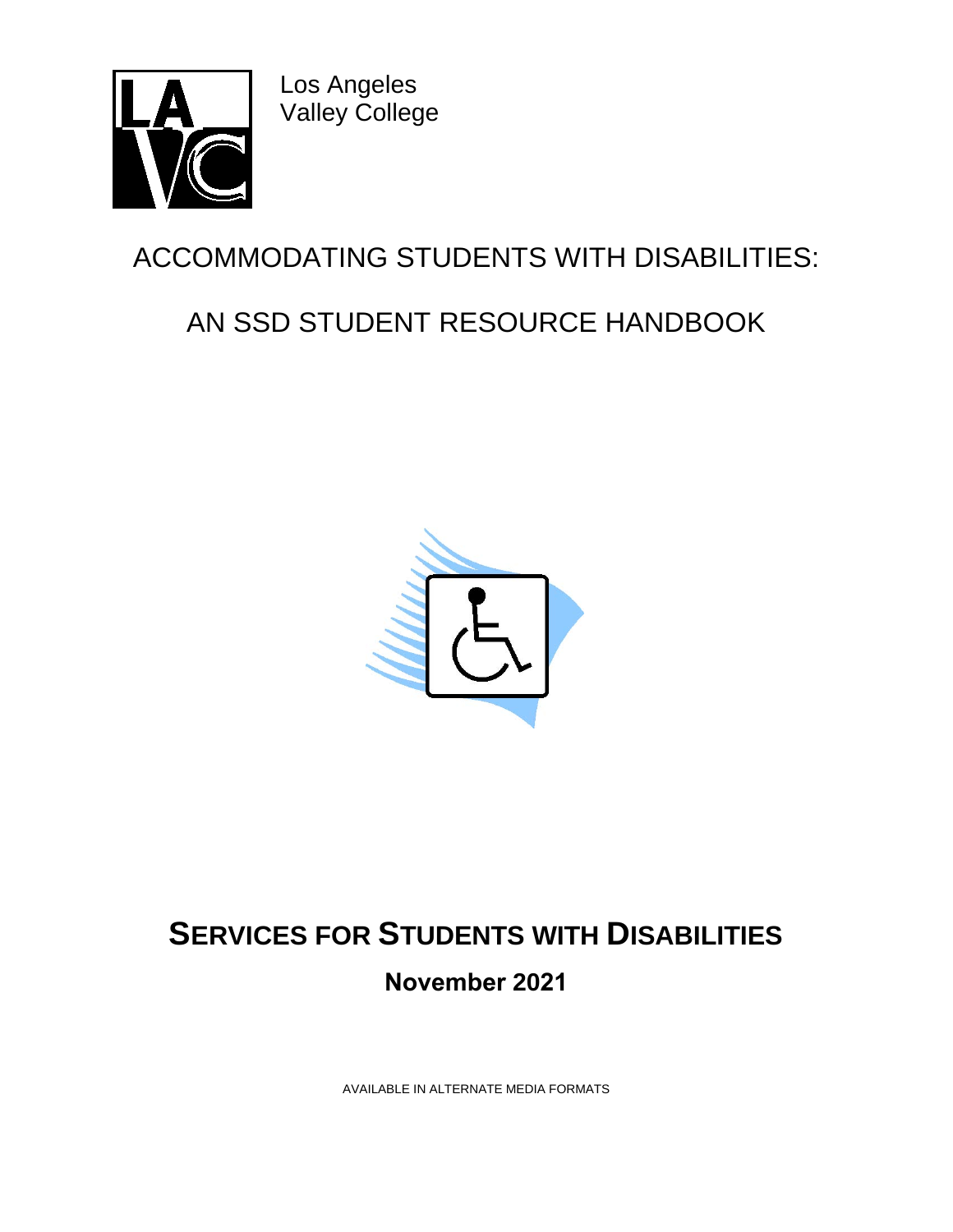### **SSD CONTACT INFORMATION**

| Dr. Araksya Arutyunyan, Learning Disability Specialist  x2703 |  |
|---------------------------------------------------------------|--|
| Ms. Talar Touloumdjian Disability Specialist  x2684           |  |
|                                                               |  |
| Ms. Armenuhi Juharyan Student Services Assistant  x2682       |  |
|                                                               |  |



## **SSD OFFICE HOURS AND LOCATION**

|                      | Location: Student Services Annex-Room 175.                                  |
|----------------------|-----------------------------------------------------------------------------|
|                      | Hours:  Mon, Wed, & Thurs: 8 am - 4 pm; Tues: 8 am - 7 pm; & Fri: 8am - 1pm |
|                      | Telephone:  (818) 947-2681; TTY (818) 947-2680;                             |
|                      |                                                                             |
|                      |                                                                             |
| Email:  SSD@lavc.edu |                                                                             |
|                      | LAVC website: http://www.lavc.edu                                           |
|                      |                                                                             |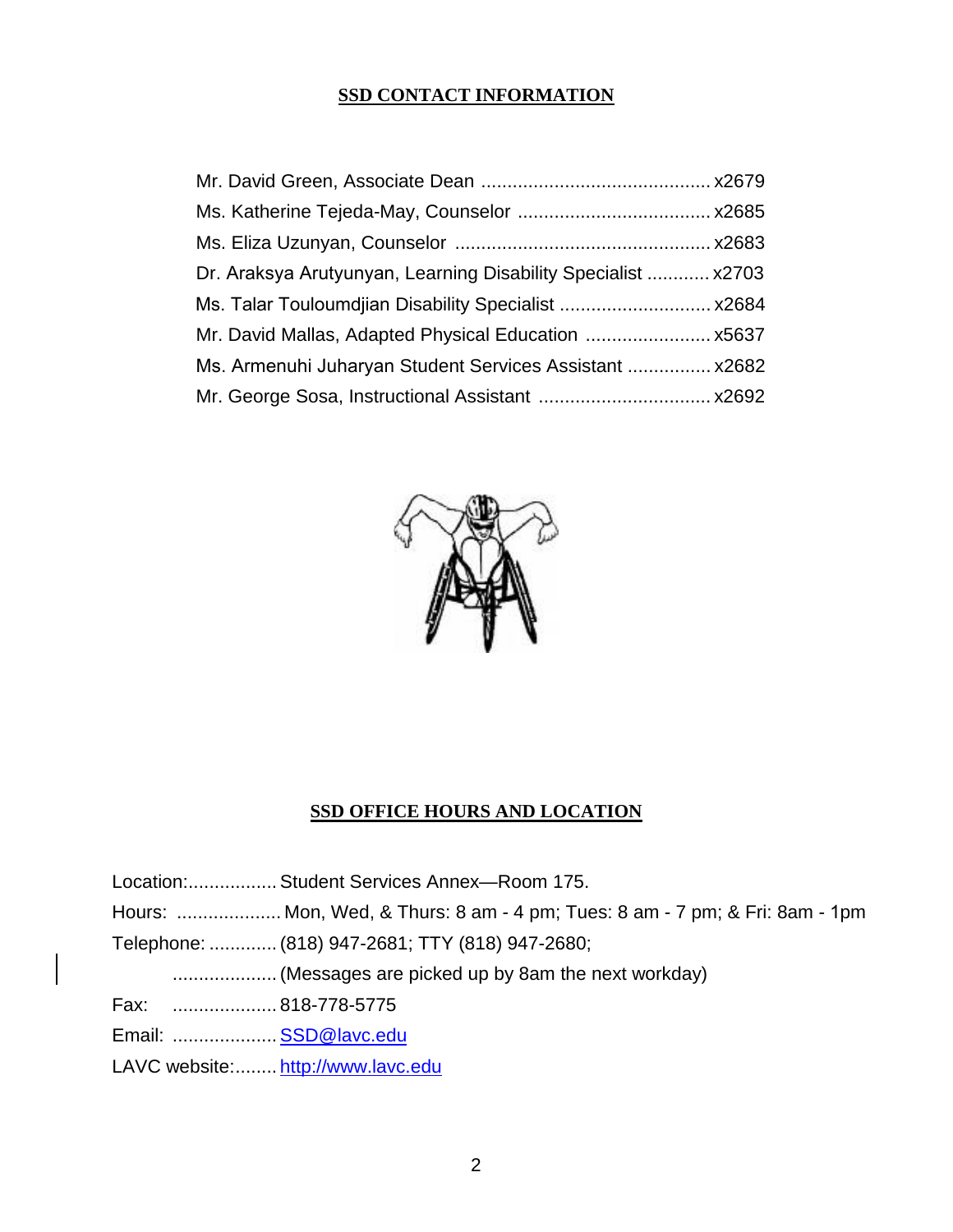## **TABLE OF CONTENTS**

| SERVICES FOR DEAF/HARD OF HEARING STUDENTS: INFORMATION AND PROCEDURES             |  |
|------------------------------------------------------------------------------------|--|
|                                                                                    |  |
|                                                                                    |  |
|                                                                                    |  |
|                                                                                    |  |
| STUDENT RESPONSIBILITIES AND PROCEDURES FOR THE USE OF INTERPRETING SERVICES11     |  |
|                                                                                    |  |
| PROCEDURES AND STUDENT RESPONSIBILITIES FOR THE USE OF TESTING ACCOMMODATIONS: 12  |  |
|                                                                                    |  |
|                                                                                    |  |
|                                                                                    |  |
| PROCEDURES AND STUDENT RESPONSIBILITIES FOR USE OF SSD ALTERNATE FORMAT SERVICE:14 |  |
|                                                                                    |  |
|                                                                                    |  |
|                                                                                    |  |
|                                                                                    |  |
|                                                                                    |  |
|                                                                                    |  |
|                                                                                    |  |
|                                                                                    |  |
|                                                                                    |  |
|                                                                                    |  |
|                                                                                    |  |
|                                                                                    |  |
|                                                                                    |  |
|                                                                                    |  |
|                                                                                    |  |
|                                                                                    |  |
|                                                                                    |  |
|                                                                                    |  |
|                                                                                    |  |
|                                                                                    |  |
|                                                                                    |  |
| PROCEDURES FOR DISPUTE RESOLUTION RE: SSD-RECOMMENDED SUPPORT SERVICES AND/OR      |  |
|                                                                                    |  |
|                                                                                    |  |
|                                                                                    |  |
|                                                                                    |  |
|                                                                                    |  |
|                                                                                    |  |
|                                                                                    |  |
|                                                                                    |  |
|                                                                                    |  |
|                                                                                    |  |
|                                                                                    |  |
|                                                                                    |  |
|                                                                                    |  |
|                                                                                    |  |
|                                                                                    |  |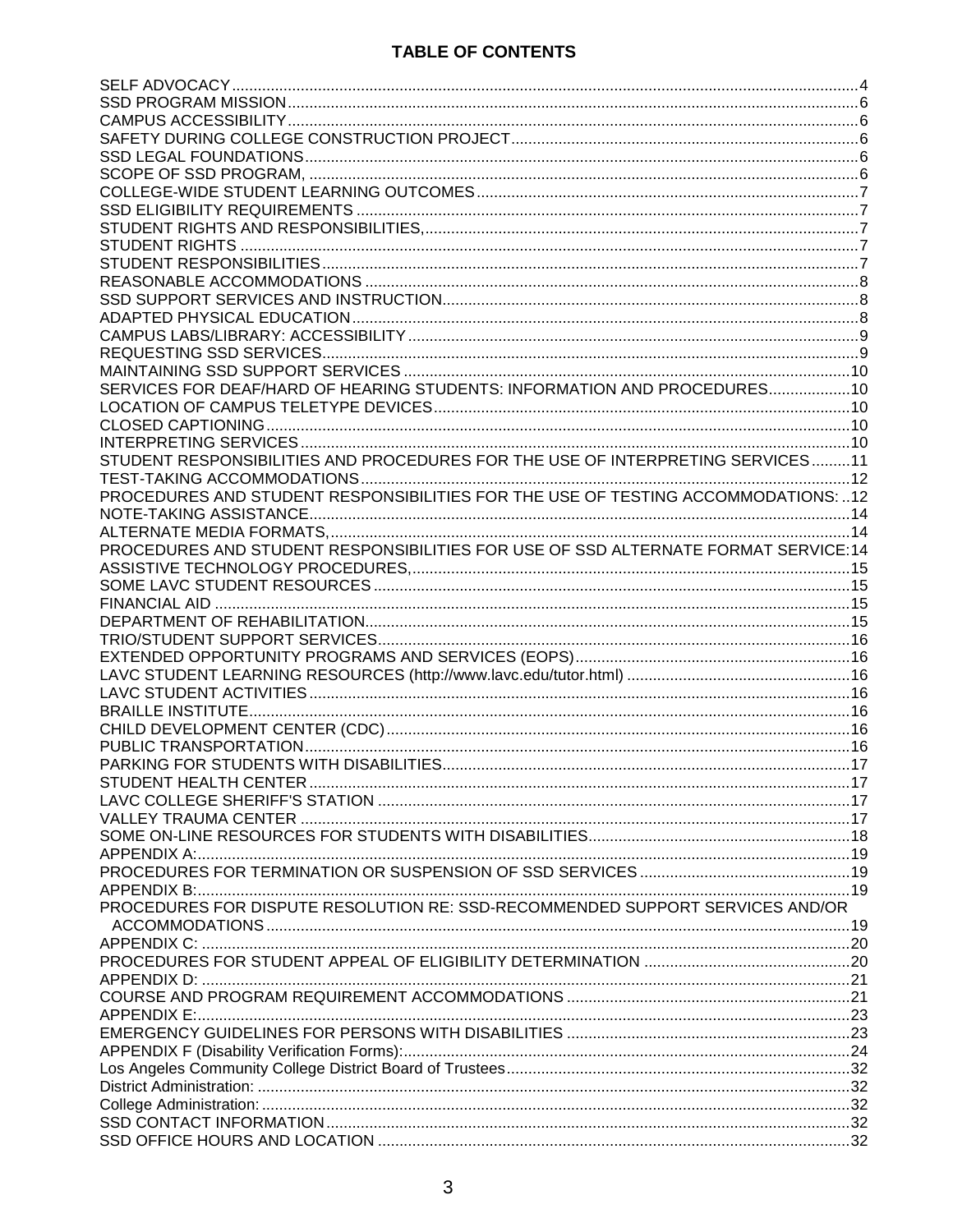## <span id="page-3-0"></span>**SELF ADVOCACY**

There are a lot of skills that college students need to learn and practice. Perhaps one of the most essential of those skills is self-advocacy, knowing how to ask for and get the things that one needs to be successful. The term self-advocacy is very often used in the context of students with learning disabilities or learning differences, but it is an important skill for any college student. The more that you are able to recognize and ask for what you need, the better your chances of success. You will need to learn to speak up for yourself and to be assertive. Taking responsibility and control is not always an easy thing to accomplish.

According to the Colorado State University Access Project, there are three important stages or elements to successful self-advocacy:

- Know Yourself
- Know What You Need and Want
- Know How to Get What You Need and Want

This is the time for you to take control of your own future. You will need to take responsibility and act on your own behalf as you do some problem solving and seek the help that you need to be successful.

#### **KNOW YOURSELF**

Knowing yourself and your needs is the first step in learning to advocate for yourself. This may actually be one of the most difficult elements of the process. You may want to examine your strengths, what challenges you, and what is going on in your life right now. You may want to consider what you have accomplished and how you have gotten where you are now. Think about your successes and your failures. Who you can rely on, and what you need help with? Some of these needs may be obvious, and some may be more subtle.

#### **KNOW WHAT YOU NEED AND WANT**

Once you have made some progress in getting to know yourself better, you will need to think about what tells you about your needs – and your wants. This may involve prioritizing and examining your values. Unless you are clear about what you need and what is important to you, you will not be able to successfully advocate for those things. You will need to know your rights and responsibilities. You will need to know what resources are available on campus and how to attain access to those resources. You may need to take a long term vision to know where you want to go. Students who are not clear about what they need to be successful will not be able to work to get it. It sounds obvious, but it may not be an easy process for you to turn self-knowledge into the practical knowledge of knowing what is necessary to accomplish important goals.

#### **KNOW HOW TO GET WHAT YOU NEED AND WANT**

Once you have determined your needs and wants, the next step is understanding how to get those things. Knowing yourself and knowing what you need can only lead to frustration if you do not know how to attain what you need. You may need to get organized and make some important decisions. You will need to communicate your needs clearly to the right people on campus. You may need help to do some problem solving to accomplish goals. You may need to develop a support network by working with faculty members, your advisor, and/or other professionals on campus. You will definitely need to use good communication skills to express your needs and assert yourself. You will need to be articulate, assertive, and persistent – all sometimes difficult skills for college students to practice.

The skills of self-advocacy are multilayered and are anything but simple; however, the process will help you to achieve independence and success both in and after college. You will be learning important skills and lifelong strategies that will you both now and in your career and personal life. The accomplishment of these lessons may be some of the most important things you will learn during your college years. You will graduate not only with a college degree, but as a more self-aware, competent, and confident person.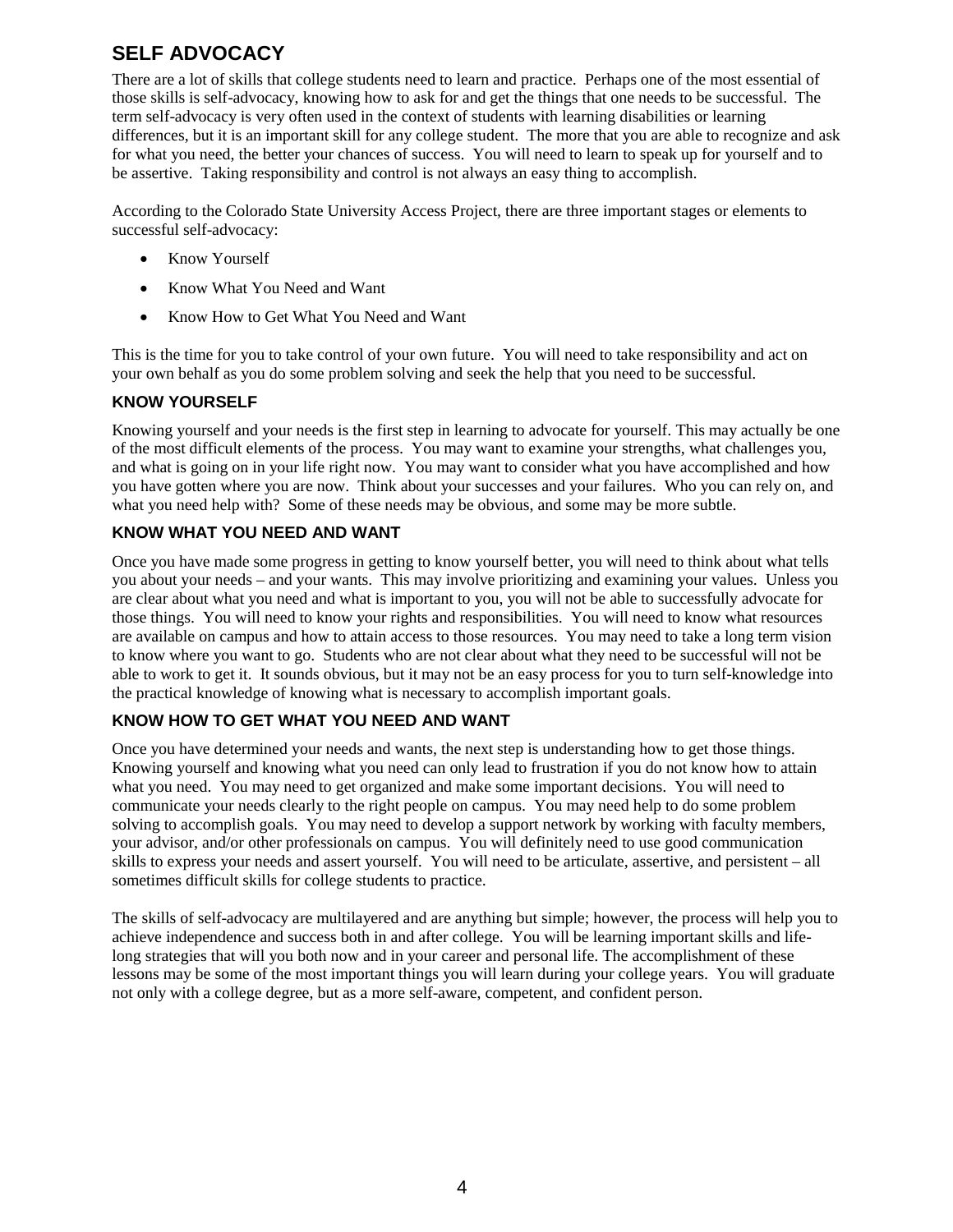#### **Section 504: Your Rights & Responsibilities**

<http://www.pacer.org/publications/adaqa/504.asp>

#### **Section 504 Subpart E: Postsecondary Education**

[http://www.ocean.edu/campus/student\\_services/drc/asd/mmedia/docs/minfo3.htm](http://www.ocean.edu/campus/student_services/drc/asd/mmedia/docs/minfo3.htm)

#### **"College Students and Disability Law" by Stephen Thomas.**

Comprehensive article about Section 504, ADA, qualifying as a 'person with a disability', admission, accommodations, and dismissal. Includes guidelines for higher education practitioners; legal references. <http://www.ldonline.org/article/6082>

#### **Know Your Rights and Responsibilities**

<http://www.ed.gov/about/offices/list/ocr/transition.html> Questions and Answers on Disability Discrimination under Section 504 and Title II <http://www.ed.gov/about/offices/list/ocr/qa-disability.html>

#### **Policy Statement: Disability Harassment in Colleges (U. S. Department of Education)**

<http://www.wrightslaw.com/info/PolicyDisabilityharassment-2.pdf>

#### **RESOURCES FOR SELF ADVOCACY - EDUCATION LINKS**

[www.legalaidnc.org/acs](http://www.legalaidnc.org/acs) - Advocates for Children's Services [www.arcnc.org](http://www.arcnc.org/) - The Arc of NC (developmental disabilities) [www.autismsociety-nc.org](http://www.autismsociety-nc.org/) - The Autism Society of NC [www.beginningssvcs.com](http://www.beginningssvcs.com/) - BEGINNINGS (Deafness and hearing loss) [www.bianc.net](http://www.bianc.net/) - The Brain Injury Association of NC [www.cfcrights.org](http://www.cfcrights.org/) - Council for Children's Rights [www.chadd.org](http://www.chadd.org/) - Children and Adults with ADHD [www.copaa.org](http://www.copaa.org/) - Council of Parent Attorneys and Advocates [www.dpi.state.nc.us/ec](http://www.dpi.state.nc.us/ec) - Exceptional Children Division, NC Department of Public Instruction [http://dvr.dhhs.state.nc.us](http://dvr.dhhs.state.nc.us/) - Division of Vocational Rehabilitation [www.ecac-parentcenter.org](http://www.ecac-parentcenter.org/) - Exceptional Children's Assistance Center [www.fsnnc.org](http://www.fsnnc.org/) - Family Support Network (family support and resources) [www.firstwnc.org](http://www.firstwnc.org/) - F.I.R.S.T. (parent resource center, western NC) [www.fifnc.org](http://www.fifnc.org/) - First in Families (family support and resources) [www.fpg.unc.edu/~ncodh](http://www.fpg.unc.edu/%7Encodh) - NC Office on Disability and Health [www.law.duke.edu/childedlaw -](http://www.law.duke.edu/childedlaw) Children's Law Clinic (Duke School of Law) [www.ldanc.org](http://www.ldanc.org/) - Learning Disabilities Association of NC [www.mha-nc.org](http://www.mha-nc.org/) - Mental Health Association in NC [www.naminc.org](http://www.naminc.org/) - National Alliance on Mental Illness NC [www.ncatp.org](http://www.ncatp.org/) - NC Assistive Technology Project [www.ncei.org](http://www.ncei.org/) - NC Early Intervention Services [www.ncfamiliesunited.org](http://www.ncfamiliesunited.org/) - NC Families United (family support and resources) [www.teacch.com](http://www.teacch.com/) - TEACCH <http://web.nccu.law/clinic/juvenile>- Juvenile Justice Clinic (NC Central School of Law) [www.wrightslaw.com](http://www.wrightslaw.com/) - (special education and advocacy information)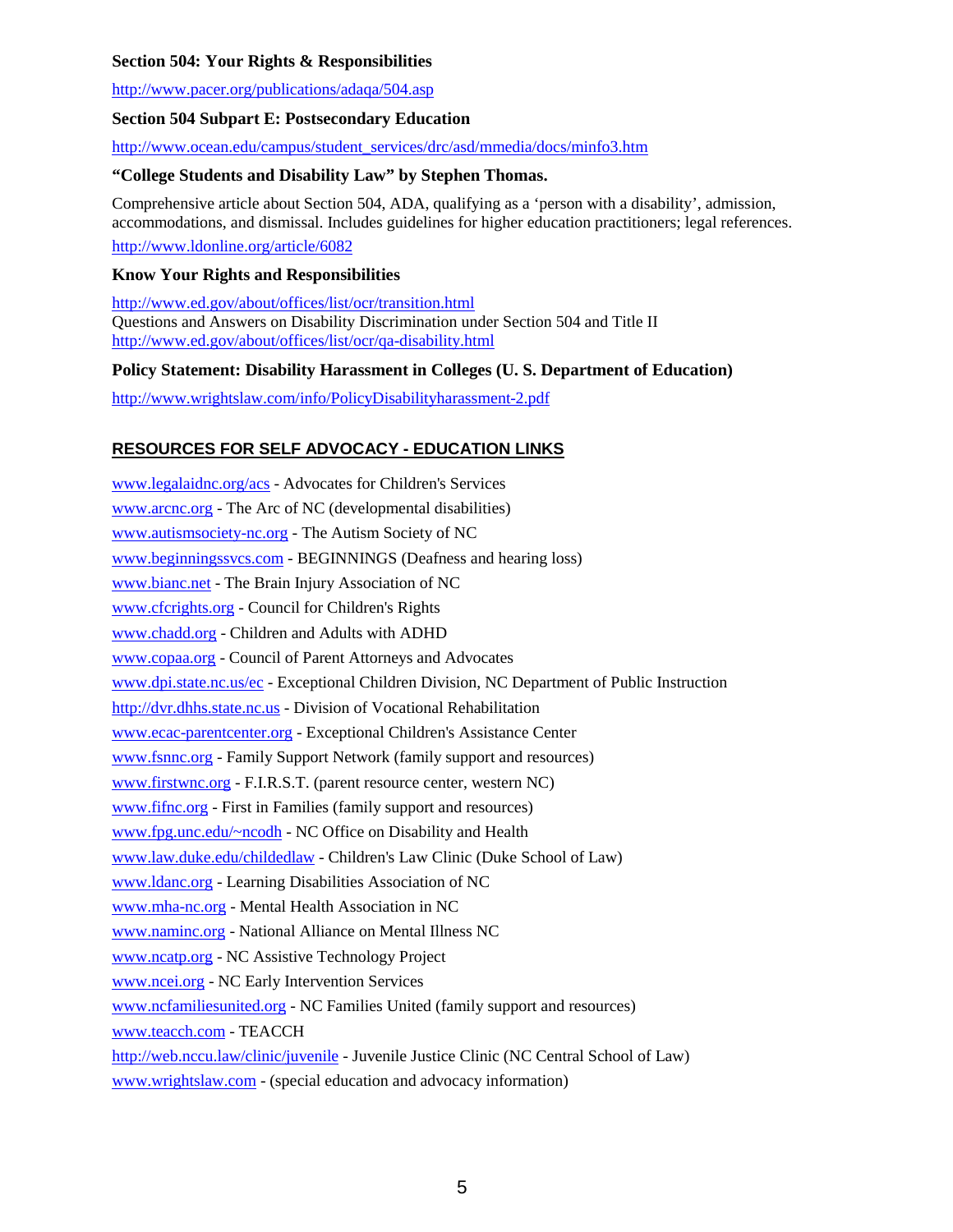## <span id="page-5-0"></span>**SSD PROGRAM MISSION**

Services for Students with Disabilities (SSD) supports the participation of students with disabilities in educational activities consistent with the mission of the California Community Colleges, federal and state law, and LACCD policies. SSD instruction, services, and accommodations function to provide students with disabilities equal opportunities for successful completion of their educational goals. SSD promotes the maximum independence and integration of students.

## <span id="page-5-1"></span>**CAMPUS ACCESSIBILITY**

The Los Angeles Valley College campus is fairly flat and most classrooms are easily accessible to students who have mobility impairments and/or use wheelchairs. Some older bungalow classrooms do not have ramps. Bungalows 80, 82, 83, 84, and 85 are wheelchair accessible. Check with SSD to make sure that the classes you select are accessible. If it is necessary for you to enroll in a class that is scheduled in a classroom that is not accessible, please contact SSD to discuss.

Please use caution at all times while navigating the campus pathways. If possible, do not use college roads or parking lots for wheelchair travel. Many SUVs and other vehicles have blind spots and may pose a risk to low profile access vehicles such as wheelchairs.

## <span id="page-5-2"></span>**SAFETY DURING COLLEGE CONSTRUCTION PROJECT**

**NOTE: Please remember to use extra caution especially when navigating your way through the campus during the ongoing Proposition A/AA funded construction process.**

The college is undergoing a large, long-term construction process during which every part of the college will be impacted at some time. The project has been planned in phases. Information regarding the current status of the project and access issues can be obtained at: http:www.lavc.edu/propa/index.html. Updates on construction and impacted areas are



also provided to faculty and staff by the Office of Academic Affairs and are posted on the college website. Information regarding physical access issues may also be obtained from SSD. All students should use caution at all times while navigating the campus pathways.

## <span id="page-5-3"></span>**SSD LEGAL FOUNDATIONS**

The Americans with Disabilities Act of 1990 (ADA), a federal anti-discrimination and equal opportunity law, extended universal civil rights protections to individuals with disabilities for the first time. It instituted a wide range of antidiscrimination protections in both the public and private sectors for individuals with disabilities. Sections 504 and 508 of the Rehabilitation Act of 1973 (1998 revision) also ensure accessibility for individuals with disabilities.



Title 5 of the California Code of Regulations (Sections 56000-56076) mandates the establishment and funding of SSD in each of the California Community Colleges and provides guidelines for providing instruction, services, and accommodations to students with disabilities. The Los Angeles Community College District Administrative Regulation E-100 requires compliance with federal and state accessibility laws and provides standardized district procedures for determining student eligibility, for responding to student requests for disability-related accommodations, for

providing academic accommodations, and for resolving disputes and/or complaints regarding accommodations. Administrative Regulation E-100 is located in the appendices of this document and can also be found on the LACCD Website: [http://www.laccd.edu/admin\\_regs/.](http://www.laccd.edu/admin_regs/)

## <span id="page-5-4"></span>**SCOPE OF SSD PROGRAM,**

SSD provides services and accommodations to a diverse population of students with a wide variety of abilities and disabilities. These services are provided:

- in addition to services and instruction otherwise available to all students,
- directly related to the educational limitations of the verified disabilities of the student to be served,
- directly related to the participation of the student in the educational process
- to promote the maximum independence and integration of students with disabilities, and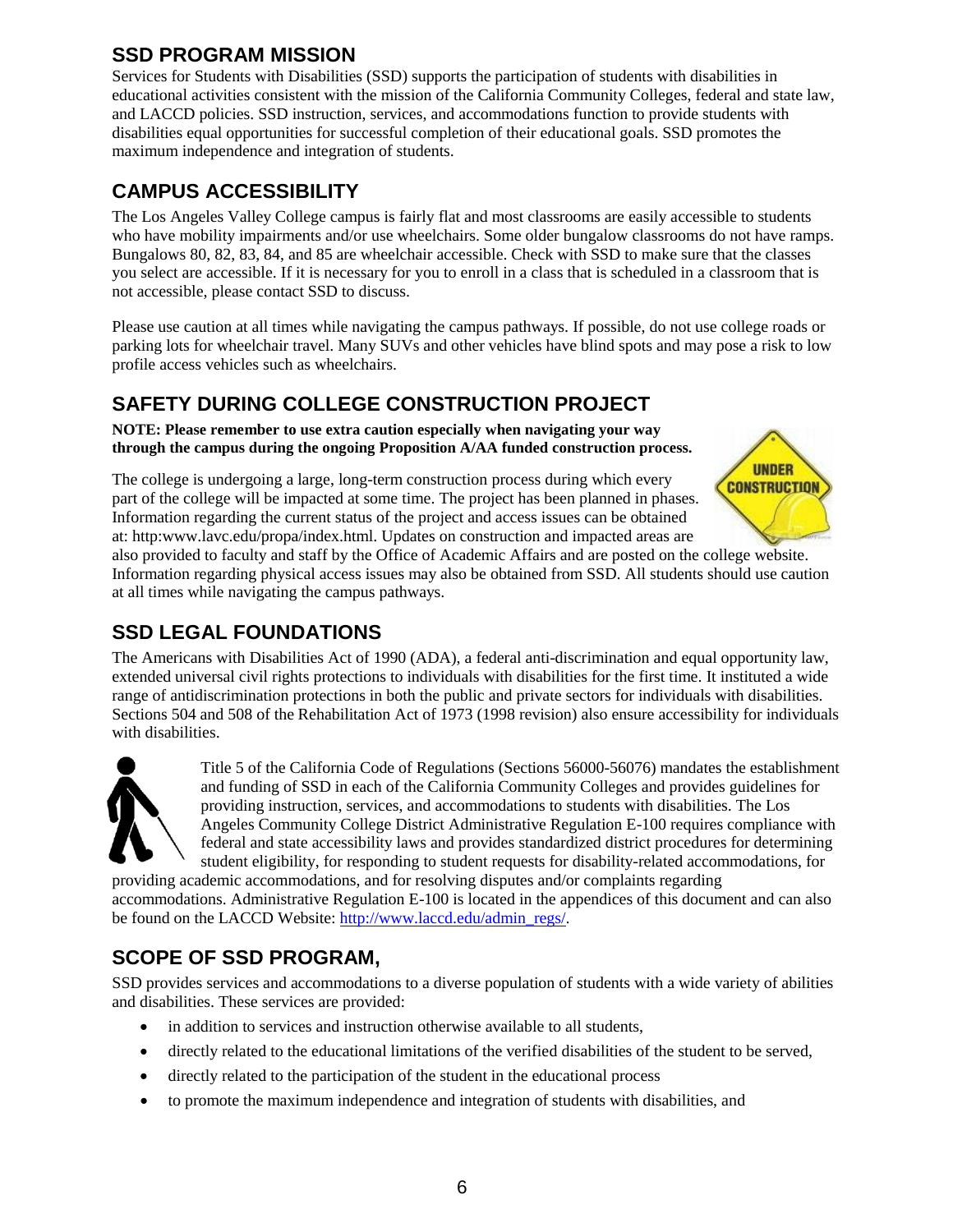• to support the participation of students with disabilities in educational activities consistent with the mission of Los Angeles Valley College and in compliance with Title 5 of the California Code of Regulations, Americans with Disabilities Act, and Sections 504 and 508 of the Rehabilitation Act.

## <span id="page-6-0"></span>**COLLEGE-WIDE STUDENT LEARNING OUTCOMES**

The college is currently involved in measuring Student Learning Outcomes (SLOs), which are assessmentdriven goals for student learning that are a part of program review cycles and data-driven accountability and the college strategic education plan and objectives. Learning goals for the college include communication skills, information competency, historical perspectives, diversity, and cultural awareness, reasoning skills, aesthetic responsiveness, civic responsibility, and health and wellness. The SSD SLO is that participation in SSD facilitates and/or increases the student's ability to:

- communicate needed accommodations to faculty, staff, and/or others;
- successfully arrange academic accommodations with professors (if appropriate, in consultation with SSD);
- utilize SSD support services and academic accommodations appropriately and responsibly;
- effectively use the Student Educational Plan (SEP) while registering for classes;
- identify and describe resources available on campus and from the community; and
- understand procedures for making disability-related complaints.

## <span id="page-6-1"></span>**SSD ELIGIBILITY REQUIREMENTS**

To be eligible for instruction, support services and/or accommodations from SSD, a student with a physical, learning, medical, and/or psychological disability, otherwise eligible for entrance into the college, must first provide verification of disability from an appropriate licensed professional and/or physician (see Appendix F). At LAVC, SSD is the program designated to evaluate disability documentation. The educational limitations of the student that necessitate specific services, special instructional programs, and/or academic accommodations must be directly related to the disabling condition. The SSD professional staff works closely with each student to verify disability and identify educational limitations.

## <span id="page-6-2"></span>**STUDENT RIGHTS AND RESPONSIBILITIES,**

#### <span id="page-6-3"></span>**STUDENT RIGHTS**

Participation by students with disabilities in SSD shall be voluntary. Receiving support services or instruction shall not preclude a student from also participating in any other course, program, or activity offered by the college. All records maintained by SSD personnel pertaining to students with disabilities shall be protected from disclosure. Students have the right to be evaluated based on ability, not disability. And students have the right to appeal accommodations decisions through LACCD Administrative Regulation E-100 procedures.

#### <span id="page-6-4"></span>**STUDENT RESPONSIBILITIES**

Students receiving support services, accommodations, or instruction from SSD shall:

- comply with the College Code of Student Conduct and all other applicable statutes and regulations related to student conduct;
- be responsible in their use of SSD services and adhere to written service provision policies adopted by SSD;
- establish a Student Educational Plan upon initiation of SSD services to be reviewed and updated annually;
- make measurable progress toward the goals established in the student's Student Educational Plan (SEP) and when the student is enrolled in regular college courses, meet academic standards established by the college.

In addition, students requiring specific services are requested:

- to meet with SSD Counselor to complete paperwork, and identify and arrange for services for the semester in a timely manner;
- to notify appropriate SSD personnel of any changes regarding utilization of services. Changes may include but are not limited to absence from class or service accommodation, change in time or meeting location of class or service or accommodation, or cancellation (or drop or change) of class or service or accommodation;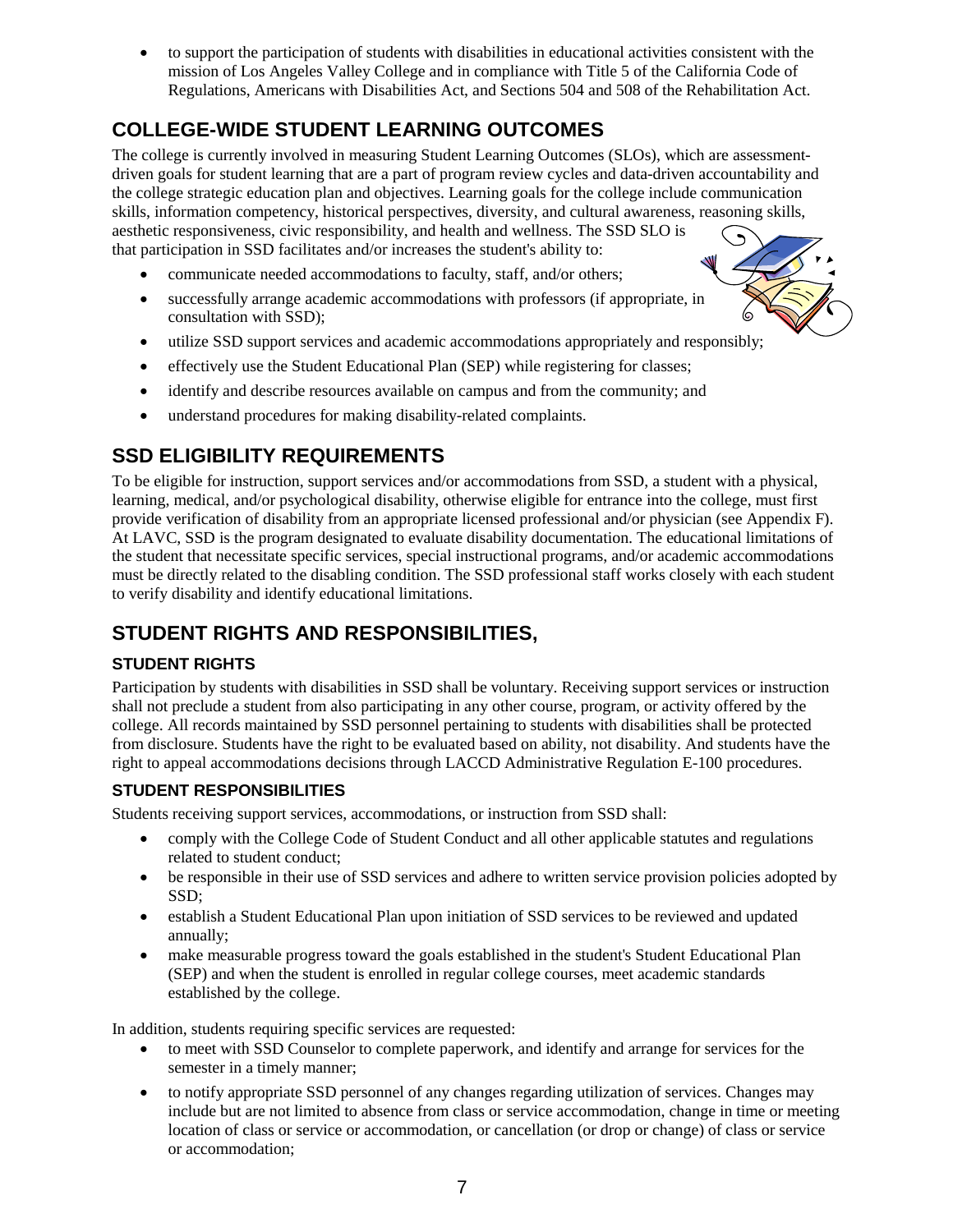• to notify instructors of specific disability-related needs. SSD can intervene with special needs information only with permission of the student.

## <span id="page-7-0"></span>**REASONABLE ACCOMMODATIONS**

After a thorough review of the disability verification information submitted by the student, SSD professional staff recommends and describes services and academic accommodations. Student input is encouraged in each step of the process, as the student is usually very knowledgeable about the accommodation modalities that have worked effectively for him/her. After SSD has made the determination that the student is eligible for certain special accommodations in the instructional setting and the student gives permission, a SSD form letter describing recommended accommodations is sent to instructors before the semester begins. The specific disability of the student is not identified because that information is confidential unless the student chooses to share information with the instructor.

Accommodations are determined for each student on an individualized basis. Not all students who are blind read Braille. Not all students who are Deaf or hard-of-hearing know American Sign Language (ASL). Accommodations are based on an appraisal of the impact of the individual's disability in the specific academic environment. There are no automatic accommodations for any given student or disability. Even students with the same disability may require slightly different accommodations.

## <span id="page-7-1"></span>**SSD SUPPORT SERVICES AND INSTRUCTION**

Instruction, support services and accommodations for eligible, registered students with verified disabilitybased educational limitations may include:

- Specialized, academic, personal, and vocational counseling
- College student educational program (SEP) planning
- Priority registration and enrollment assistance
- Orientation to campus
- Special parking privileges
- Sign language interpreters
- Note-taking assistance
- Test-taking accommodations
- Tutoring referrals
- Adapted Physical Education courses
- Personal Development and Learning Skills courses
- LD services eligibility assessment
- Referrals to on-campus and off-campus resources
- Liaison with faculty and campus departments
- Liaison with Department of Rehabilitation and other community agencies
- Access to instructional materials in alternate media
- Access to electronic information and assistive technology

## <span id="page-7-2"></span>**ADAPTED PHYSICAL EDUCATION**

The Adapted Physical Education Program at LAVC consists of classes that include the development of individualized exercise plans for students with disabilities. These college level classes include instructional activities designed to increase and/or maintain muscle strength, range of motion, balance, endurance, and improve self-confidence. Under the supervision of an Adapted Physical Education Instructor, students with disabilities who can benefit from progressive physical conditioning, work to improve their fitness levels in an educational setting. Each individual is encouraged to maximize his/her physical potential within the limitations of his/her disability. An individualized physical education plan is developed through an interactive process that includes the student, the instructor, as well as medical recommendations supplied by the student's physician. A medical authorization and detailed description by a physician of the student's limitations is requested from each student to be in place on file before participation in class activities is allowed (see Appendix F). Students are responsible for securing attendant services appropriate to their own personal needs. Student conduct in all classes must conform to the Student Code of Conduct, which is listed in both the College

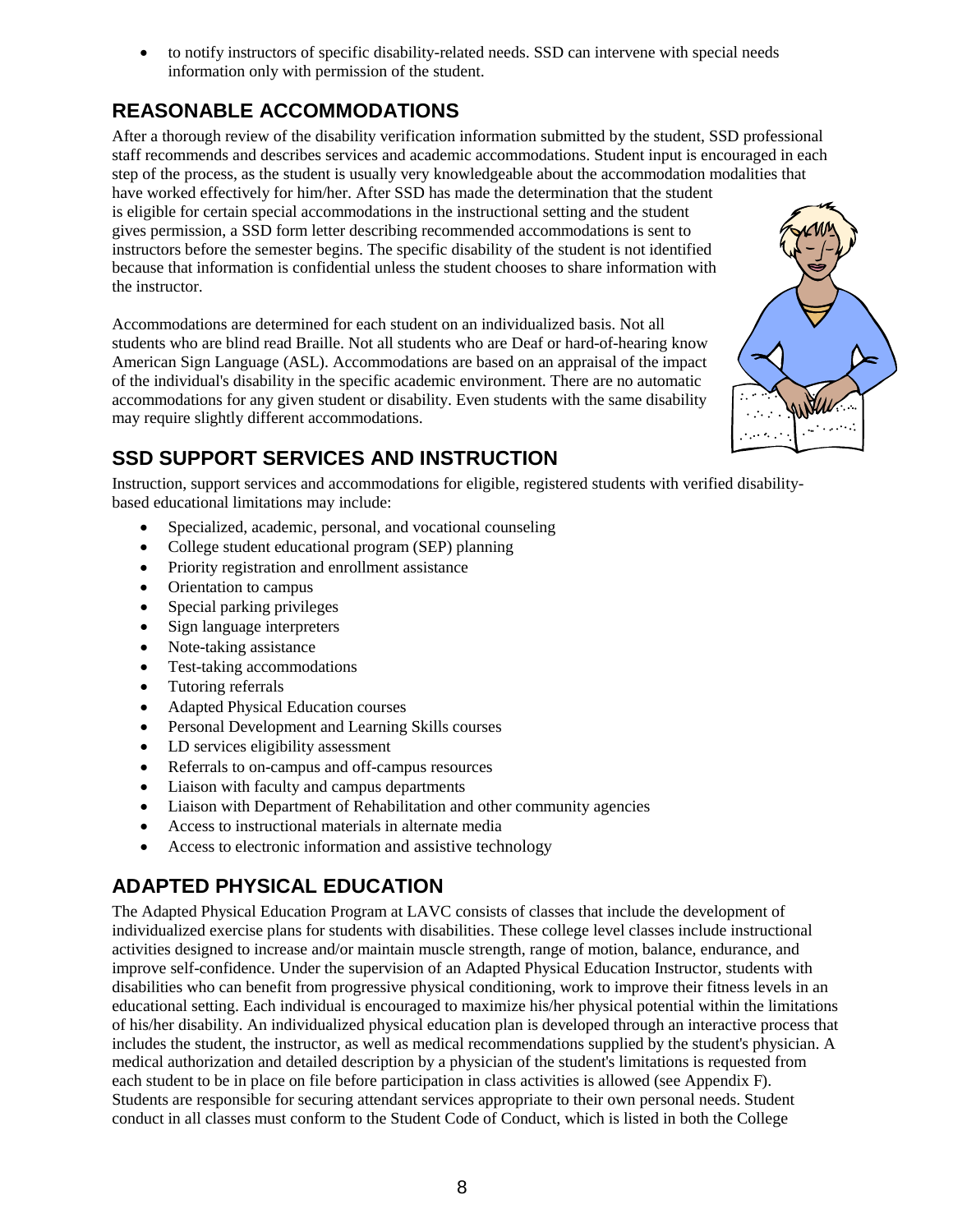Catalogue and the Schedule of Classes. Students participating in Adapted PE may have a wide variety of disabling conditions, such as:

| Cardio-vascular disorders | Amputees                     | Orthopedic injuries |
|---------------------------|------------------------------|---------------------|
| Spinal injuries           | <b>Blindness</b>             | Quadriplegia        |
| Cerebral palsy            | Post-traumatic head injuries | Arthritis           |

## <span id="page-8-0"></span>**CAMPUS LABS/LIBRARY: ACCESSIBILITY**

Equal access to college electronic educational materials and technology is required. The library and the computer labs on campus have assistive hardware and assistive software installed for the use of eligible students with disabilities. Limited licenses, in some cases, prevent software from being distributed to all labs/stations at all times. If a student needs assistive technology that does not seem to be available, the student and/or the instructor or instructional aide should contact SSD to request and arrange for appropriate accommodations to be made available. The SSD High Tech Lab (SSA 190) is where assistive technology and alternate format requests are processed. Located there are scanners, Braille printers, closed-captioning workstations, and assistive software such as Jaws, Dragon, Zoom Text, Kurzweil 1000/3000, Microsoft Reader, and Text Aloud. Assistive devices such as natural keyboards, joysticks, head mice, Braille keys, audio amplified stethoscope, and Daisy Readers are available in the SSD HTC, as well. Learning Skills 43 and Learning Skills 44 courses provide individual assessment and training in the use of computers with adaptive hardware and/or software for students with disability-related educational limitations that warrant this assistance.

## <span id="page-8-1"></span>**REQUESTING SSD SERVICES**

To request services you will need to take the following steps:



Students must meet with a SSD Counselor to request specific services or accommodations **each semester**.

You may request accommodations for **each new semester** during your counseling/registration appointment. The counselor will assist in making arrangements for SSD support services and accommodations

Students are required to:

- 1. Contact SSD in a timely manner to make requests for support services, academic accommodations, and/or special class instruction, preferably during SSD special priority registration periods;
- 2. Provide disability documentation to SSD counselor;
- 3. Have disability-related educational limitations which necessitate the requested services, accommodations, and/or special class instruction;
- 4. Complete required paperwork and forms necessary to establish/maintain a student file;
- 5. Meet with the SSD counselor to develop (or review/update) the student educational plan (SEP)based upon student educational goals;
- 6. Obtain SSD recommendation/approval for provision of support services, academic accommodations and/or special class instruction and;
- 7. Meet with the SSD Instructional Assistant or other appropriate SSD staff to arrange for the actual support services and accommodations each semester.

Students with disabilities seeking academic accommodations from instructors must present instructors, at or before the beginning of the semester or as soon as possible after classes begin, with the SSD recommendations for academic accommodations. This way the accommodations can be coordinated and provided in a timely manner.

Detailed information regarding procedures and rules related to specific support services and accommodations such as; interpreters, test-taking and note-taking assistance, assistive technology, and alternate text production can be found in this handbook. (See "Table of Contents" on page 1 of this document.)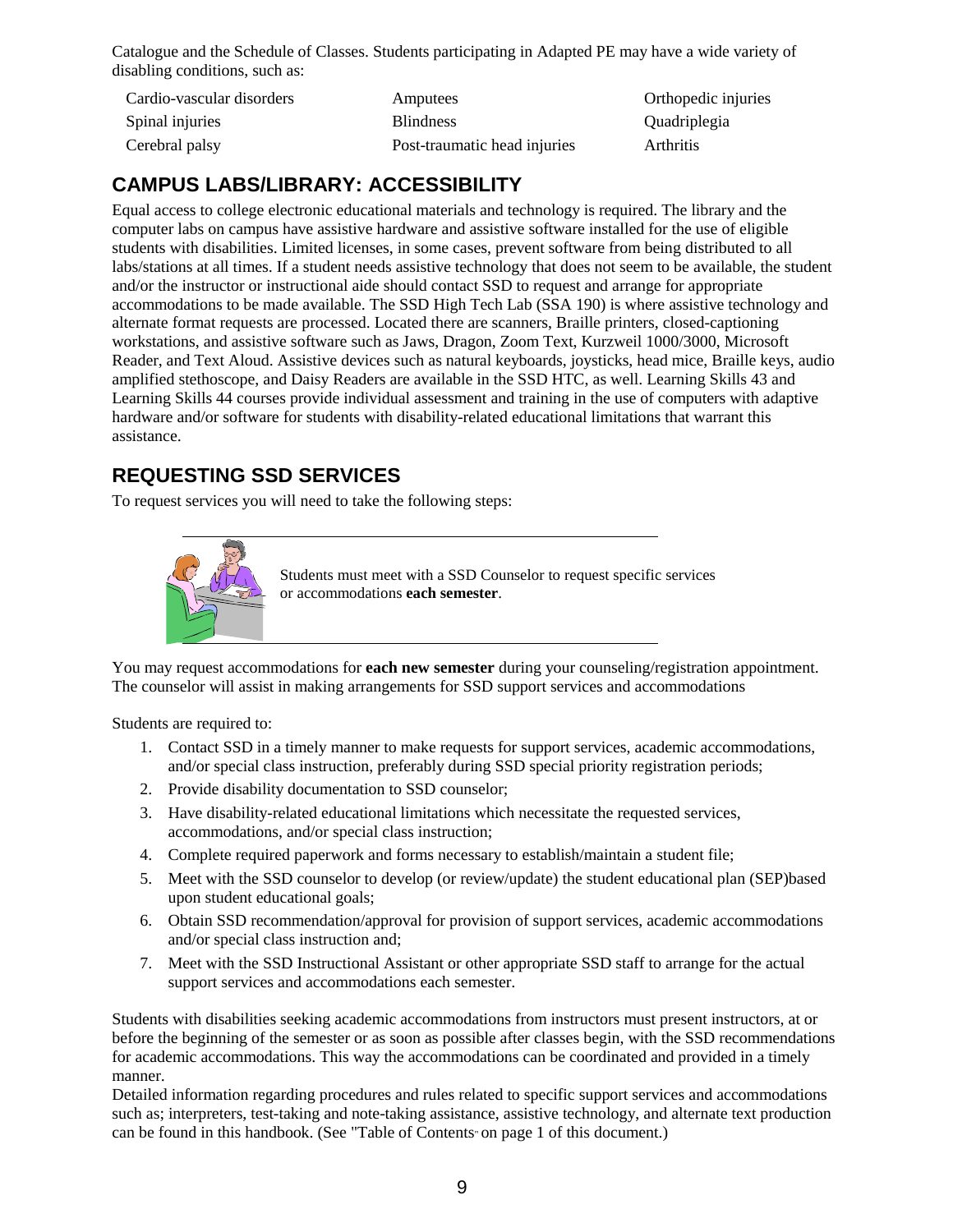## <span id="page-9-0"></span>**MAINTAINING SSD SUPPORT SERVICES**

#### **Important things to keep in mind:**

- 1. All support services or in-class services (e.g. testing accommodations, interpreting services, lab assistance, alternate text formats, etc.) must be requested in a timely manner.
- 2. It is your responsibility to notify the SSD office:
	- when you know you will be late;
	- when the room, day, and/or time of your class is changed;
	- when the class is cancelled:
	- when you are dropping a class; or
	- when you are cancelling any other activity for which a support service was requested and arranged.
- **3. If you will be absent, it is your responsibility to notify the SSD Office at least 24 hours in advance, so your services or in-class accommodations for the class can be cancelled.**



- 4. If you miss an appointment for services without cancelling in advance, you need to reschedule your appointment for services. Missing and/or being late for an appointment three (3) times without sufficient notification may require you to meet with a SSD Counselor or the Associate Dean of SSD.
- 5. If you miss a class without cancelling services for that class in advance, the service for that class may not return. You must notify the Associate Dean of SSD that you need the service to be resumed. If you are absent or late to your class two (2) times without sufficient notification, you will lose your service and have to meet with the Counselor or Associate Dean of SSD to reinstate your service for that class.

## <span id="page-9-1"></span>**SERVICES FOR DEAF/HARD OF HEARING STUDENTS: INFORMATION AND PROCEDURES**

#### <span id="page-9-2"></span>**LOCATION OF CAMPUS TELETYPE DEVICES**

Teletype Devices (TDDs) are available on campus at the following locations:

#### <span id="page-9-3"></span>**CLOSED CAPTIONING**

Access to classroom videos/DVDs, distance education and/or website instructional materials utilizing sound modalities are required in the form of closed-captioning. Videotapes as well as television broadcasts are "closed captioned" for Deaf and hard-of-hearing viewers so they can understand what is being said on the screen. Closed-captions are similar to subtitles in foreign language films; captions appear at the bottom of the screen so the viewer may follow narration and dialogue. Closed captioning is text provided at the lower perimeter of the screen on videotapes and DVD's.

#### <span id="page-9-4"></span>**INTERPRETING SERVICES**

Interpreters employed by LACCD have achieved a passing score on the LACC District interpreter skills evaluation. As professionals, interpreters are responsible to abide by standards of ethical conduct recognized by the interpreting profession and the LACCD. SSD Interpreters keep assignment-related information confidential and are expected to follow the RID Code of Professional Conduct at all times.

Interpreters are required to wear appropriate clothing, i.e. *solid* color shirts or blouses in a color that provides good contrast with the hands. Smocks are not required as long as these guidelines are observed. If you have questions about the appropriate appearance of a professional interpreter or other concerns, please consult the SSD Disability Specialist.

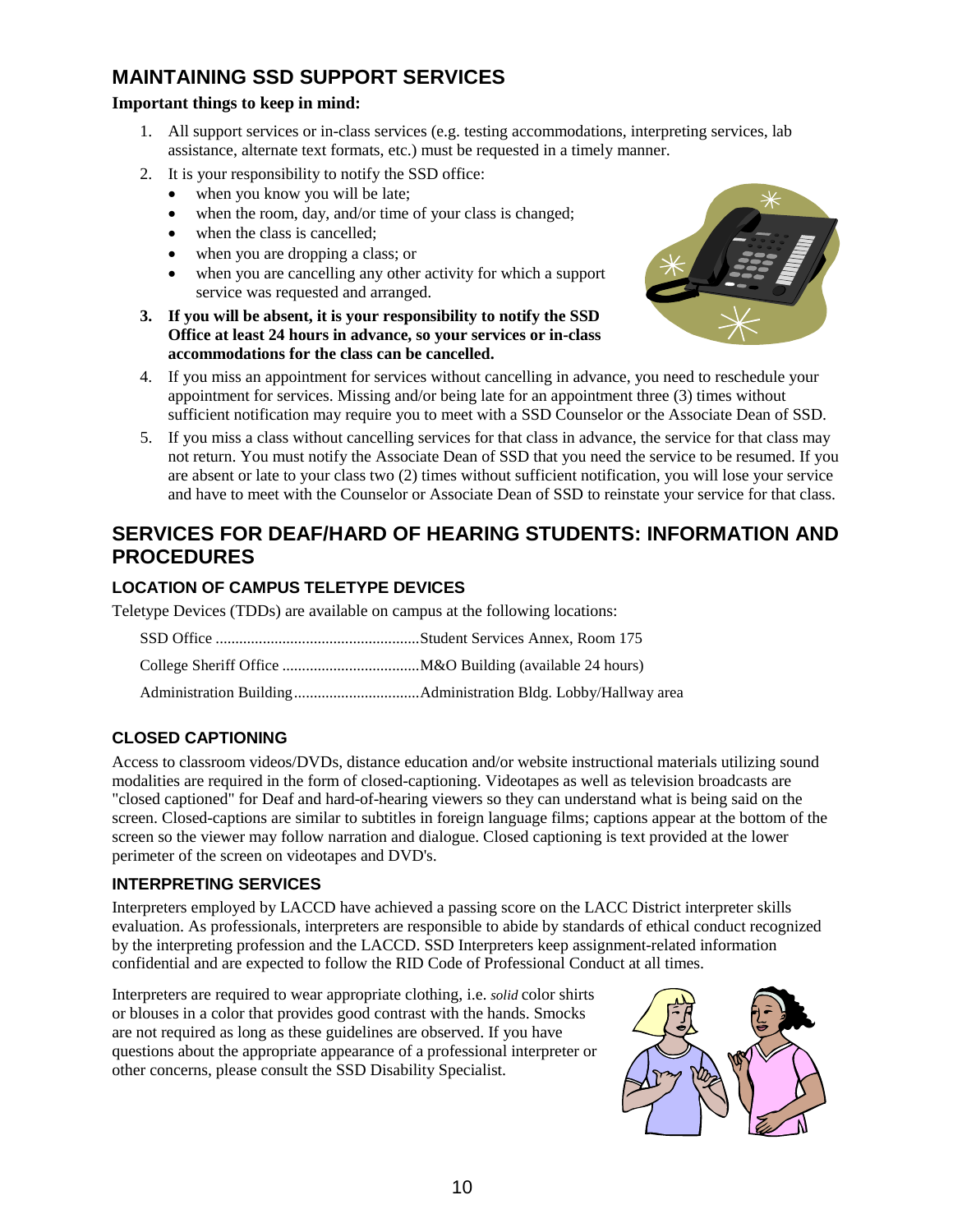#### **The RID CODE OF PROFESSIONAL CONDUCT for interpreters includes:**

- Interpreters keep all assignment-related information strictly confidential.
- Interpreters render the message faithfully, always conveying the content and spirit of the speaker, using language most readily understood by the person(s) whom they serve.
- Interpreters do not counsel, advise, or interject personal opinions.
- Interpreters do not accept assignments using discretion with regard to skill, setting, and the consumers involved.
- Interpreters request compensation for services in a professional and judicious manner.
- Interpreters function in a manner appropriate to the situation.
- Interpreters strive to further knowledge and skills through participation in workshops, professional meetings, interaction with professional colleagues, and reading of current literature in the field.
- Interpreters strive to maintain high professional standards in compliance with the Code of Ethics.

#### <span id="page-10-0"></span>**STUDENT RESPONSIBILITIES AND PROCEDURES FOR THE USE OF INTERPRETING SERVICES**

- 1. Students register for classes during early SSD priority registration so interpreting services can be arranged in a timely manner. Assignment of interpreter services is done on a first-come, first-served basis. During the priority registration counseling appointment, the student requests interpreting services by filling out a "Student Request for Interpreter Services" form and signing the "Student Contract for Interpreter Services."
- 2. Students must inform the SSD Office immediately of any class scheduling changes, such as drops and/or class cancellations.
- 3. To request interpreting services for final exams or activities outside of class, the student should fill out a "SSD Request for Interpreter Services for Field Trips/Final Exams or Other Activities" form and submit it to SSD no later than 5 days (SSD business days) before the service is needed.
- 4. Students should be in class on time. Interpreting service providers have been instructed to wait for the student outside of the classroom only 20 minutes for classes that start before 5 pm and 30 minutes for classes that start at 5 pm or later.
- 5. It is also the student's responsibility to notify SSD if their interpreting service provider is late or does not show up for the class. If an interpreter is absent, a substitute interpreter will be provided, if available. If not, the student has been counseled to carry a tape recorder to class and tape record the lecture. The taped lecture can be interpreted for the student when an interpreter is available.



- Stay in class without an interpreter and use the tape recorder you have been advised to carry with you. You can turn in the taped lecture to the SSD Instructional Assistant who can arrange to have it translated for you when an interpreter is available.
- **After your class** report the interpreter absence or lateness immediately to the SSD Office. SSD staff will try to ensure that an interpreter comes to your next class.
- 6. Students have the responsibility to notify SSD when they will be late or absent from class. Students must call SSD at least 24 hours in advance of the class to report an absence. To notify SSD call: (818) 947-2681 or TTY (818) 947-2680. After SSD office hours, students can leave messages. Be sure to state the name of the class, the time, and the date on which you will be absent or late.
- 7. The LAVC SSD procedure for addressing student "No shows" (absences with less than 24 hours advance notice) is summarized as follows:
	- a. The first student absence without notifying SSD at least 24 hours prior to his/her absence will result in an "Absence Notice" sent to the student. The absence notice directs the student to contact his/her SSD Counselor or Associate Dean of SSD with any questions and/or concerns.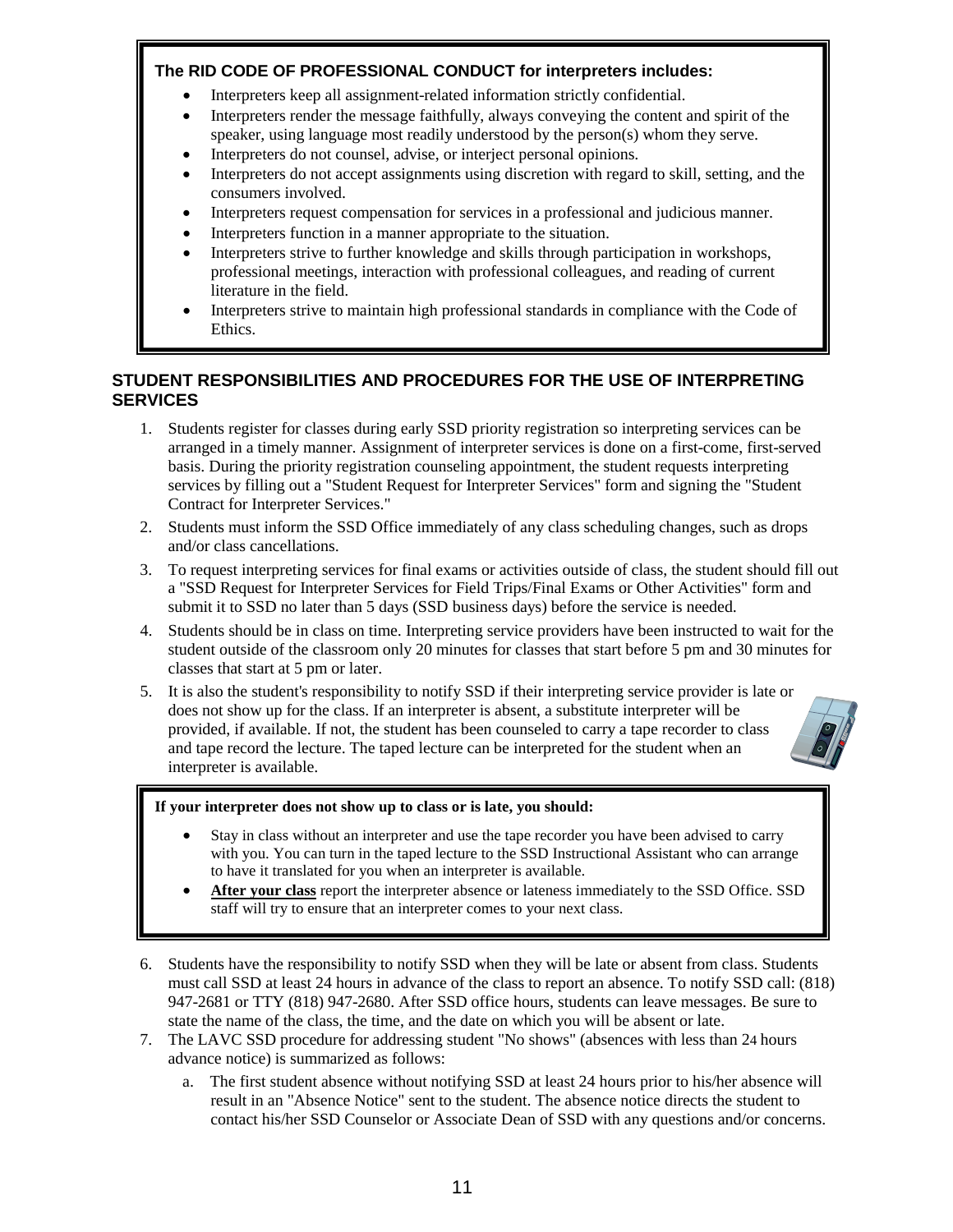- b. A second student absence without 24 hours advance notice will result in the interpreter service being suspended until the student requests it again.
- c. A third student absence without 24 hours advance notice will result in a "Suspension of Services Notice" letter or email being sent to the student. This notice informs the student that their interpreting services have been suspended for the rest of the semester. The student may contact the Associate Dean of SSD and request reinstatement of services in writing. If so, the SSD Coordinator and the SSD Counselor will confer to address mitigating circumstances, make recommendations for problem resolution, and recommend reinstatement status.
- d. To appeal a SSD reinstatement status decision the student should follow the process described in LACCD Administrative Regulation E-100. (See [Appendix A\)](#page-18-0)
- 8. To obtain feedback regarding interpreter services "SSD Student Evaluation of Interpreter Services" forms are sent to students at the end of each semester.
- 9. Students are strongly encouraged to schedule to meet with the SSD Counselor and/or Associate Dean of SSD to discuss any concerns they may be having regarding their interpreting services at any time during the semester.

## <span id="page-11-0"></span>**TEST-TAKING ACCOMMODATIONS**

If a student has been determined to be eligible for test-taking assistance, arrangements for the service can be made at the SSD Office at the beginning of the semester through an appointment with the Disability Specialist, who will assist the student to request the service and to fill out the student contract. A letter is then sent to the



instructor that describes the testing accommodations recommended by SSD for the student.

Instructors do have the right to provide extended test-taking time in an environment other than SSD if they choose to do so. In that case the instructor must provide a setting that is as conducive to concentration as possible. If the student is provided with a setting for the test that is not conducive to test-taking, such as a noisy office, a busy hallway, or any other setting with

inappropriate distractions, the student is encouraged by SSD to politely inform the instructor that a proper environment with minimal distractions is needed for the test. If the instructor cannot or won't provide the student with an appropriate test-taking environment or the proper amount of time, the student should politely refuse to take the exam under the circumstances and report the incident immediately to SSD staff.

#### <span id="page-11-1"></span>**PROCEDURES AND STUDENT RESPONSIBILITIES FOR THE USE OF TESTING ACCOMMODATIONS:**

- 1. Each semester ALL students requesting test-taking accommodations **must** meet with an SSD Counselor or Disability Specialist to request services and to complete paperwork, including signing a contract which lists test-taking procedures and student responsibilities for use of the service.
- 2. During the meeting, the student also signs permission for SSD to send a letter to instructors informing them of the need for test-taking accommodations for use of the service.
- 3. If the instructor decides to provide the testing accommodations him/herself, the instructor completes and signs the "Instructor-Provided Testing Accommodations Contract" and returns it to SSD. Test accommodations are **NOT** provided by the instructor unless the "Instructor-Provided Testing Accommodations Contract" has been signed by the instructor and returned to SSD.
- 4. If the instructor decides that SSD should provide the testing accommodations, the instructor completes the "Instructor Request for SSD to Provide Accommodation" form and returns it to SSD. This form provides specific information to SSD regarding the manner in which the test is being administered in the classroom setting. The form is kept on file in SSD for all subsequent exams to be administered in that class for that semester. If there are any changes in test protocol/conditions during the semester, the new instructions must be attached to each new exam sent by the instructor to SSD.
- 5. The student is responsible for scheduling test accommodations with SSD in a timely manner. *It is suggested students notify SSD at least one week in advance of the exam; however, it is only required that the student notify SSD of the need for a test-taking appointment AT LEAST three (3) SSD business days prior to the date of the exam (Winter & Spring Semesters require only one (1) days advance notice).* If the student requires a test in an alternate format or needs other special assistance, the student may be required to give SSD notice of one week or more in advance. The amount of time needed to produce alternate formats depends upon the format the SSD staffing. The student must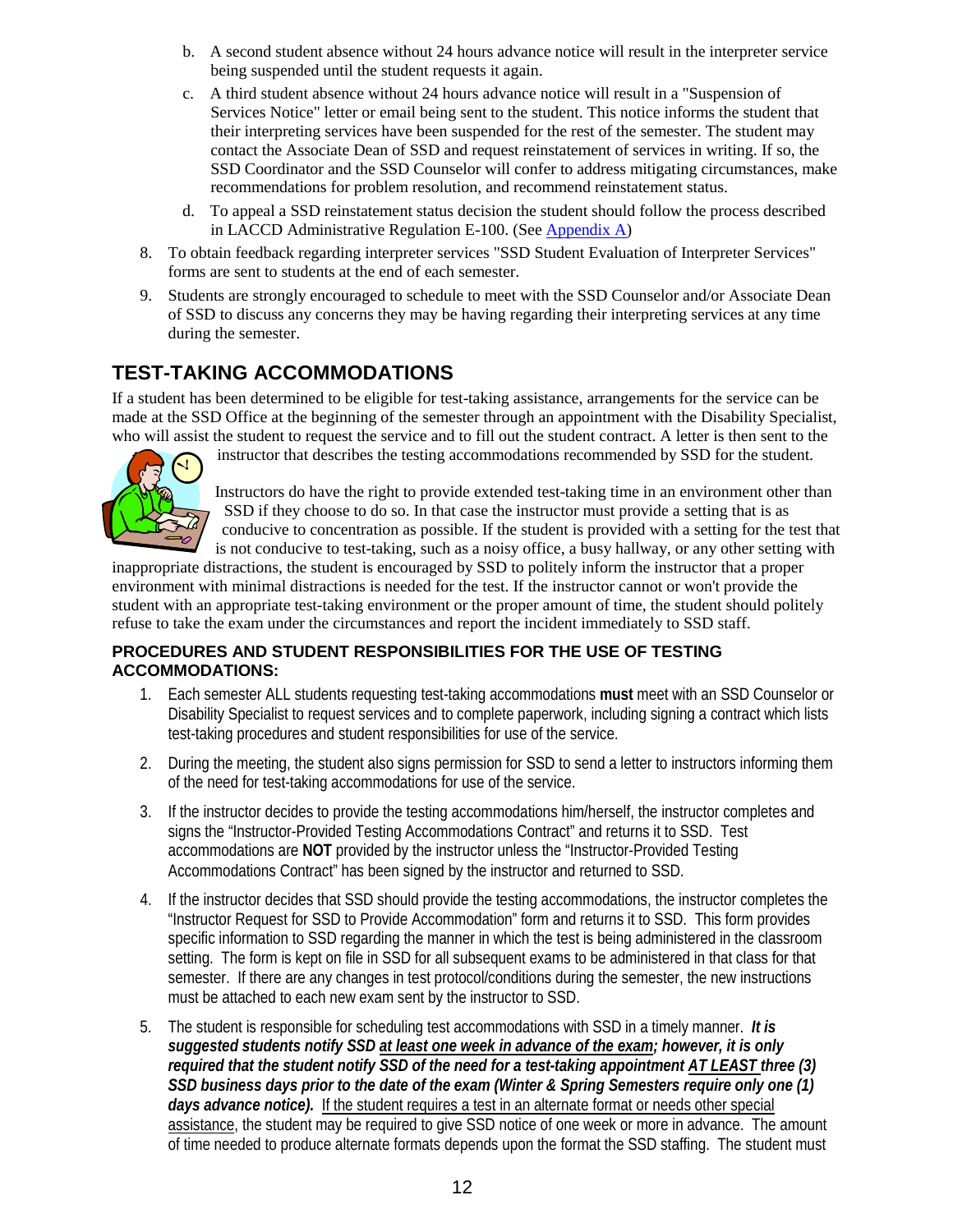contact the Assistive Technology Assistant before or at the beginning of the semester to determine how much prior notice will be needed to ensure the alternate format productions can be provided at the time requested. **If you require special assistance (a reader or scribe) or a private room you must mention it when you make your appointment; otherwise we may not be able to accommodate you on day of the exam.**

- 6. Exams must be scheduled at the same time as the class is scheduled unless the allotted time conflicts with another class. In this case, the student must see their instructor to obtain permission to schedule the exam with SSD at another time.
- 7. The student takes an "Instructor Request for SSD to Provide Testing Accommodation" form to the instructor so the instructor can provide information to SSD on how the test will be administered in the classroom. **It is the responsibility of the student to make sure that SSD has received the fully completed form from the instructor by the scheduled time of the exam.**
- 8. If a student cannot take the exam on the same day and time that it is given in the class, the student must obtain written permission from the instructor. *The date or time of an exam will not be rescheduled by SSD unless and until written or verbal permission from the instructor is received by SSD.*
- 9. Students must come to the testing appointment prepared with the necessary supplies (scantron, bluebook, pen, pencil, scratch paper, computer disk or usb drive, etc.) Students must arrive on time for SSD-proctored exams; if a student is late, it is the same as arriving late for an exam that is administered in the classroom and the time will be subtracted from your total time. If you arrive more than 20 minutes late, SSD may need to cancel your appointment. In order to reschedule the exam, the student must obtain permission from the instructor, SSD will try to accommodate the new time based upon staffing and room/space availability.
- 10. Upon arrival students *must* put their personal items in a locker; **this includes cell phones, which must be completely turned off (not just on silent or vibrate mode).** Only items specifically needed and approved for the exam are allowed in the proctoring room. Being caught with a cell phone or other electronic devices during an exam will be grounds for cheating.
- 11. **Restroom Breaks:** Generally, students may use the restroom during an exam; however, their time **does not** stop for restroom breaks unless it is part of their accommodations. Use of a cell phone or other electronic device is prohibited during restroom breaks.
- 12. Students will be reminded at the beginning of the exam how much time has been allotted for the exam and the time the exam will end. When the proctor announces that the time is up, **the exam must be given to the proctor immediately.** Proctors may not assist you with the exam in any way unless prior arrangements have been made with the SSD Office.



- 13. Students must follow the LAVC Code of Student Conduct and the college policy on academic integrity at all times. If student conduct appears to be in violation of policy, students will be referred to the instructor and/or the Student Services VP. If a student is suspected of cheating, the exam will be terminated and all materials will be collected; additionally, SSD staff will report any and all incidents in which academic integrity may have been compromised to the instructor and/or administration for resolution. Any student suspected of cheating may be subject to suspension of test-taking accommodations for the remainder of the semester.
- 14. Students must give SSD at least 24 hours' notice to cancel or reschedule a testing appointment. Students who do not give at least a 24 hour advance notice are considered "No Shows."
- 15. The LAVC SSD procedure for addressing student "NO SHOWS," cancellation or rescheduling of testing appointments with less than 24 hours' advance notice of the appointment, is summarized as follows:
	- a. The first student "no show' or cancellation of a testing appointment with less than 24 hours' advance notice to SSD will result in an "Absence Notice" email or letter or email being sent to the student. The absence notice directs the student to contact his/her SSD Counselor or the Disability Specialist with any questions and/or concerns. This letter informs the student that if another test-taking appointment "no show" occurs, a "Suspension of Services Warning" email or memo/letter will be sent.
	- b. A second student "no show' or cancellation of a testing appointment with less than 24 hours' advance notice to SSD will result in a "Suspension of Services Warning" email or letter being sent to the student. This notice informs the student that their test-taking services have been suspended until the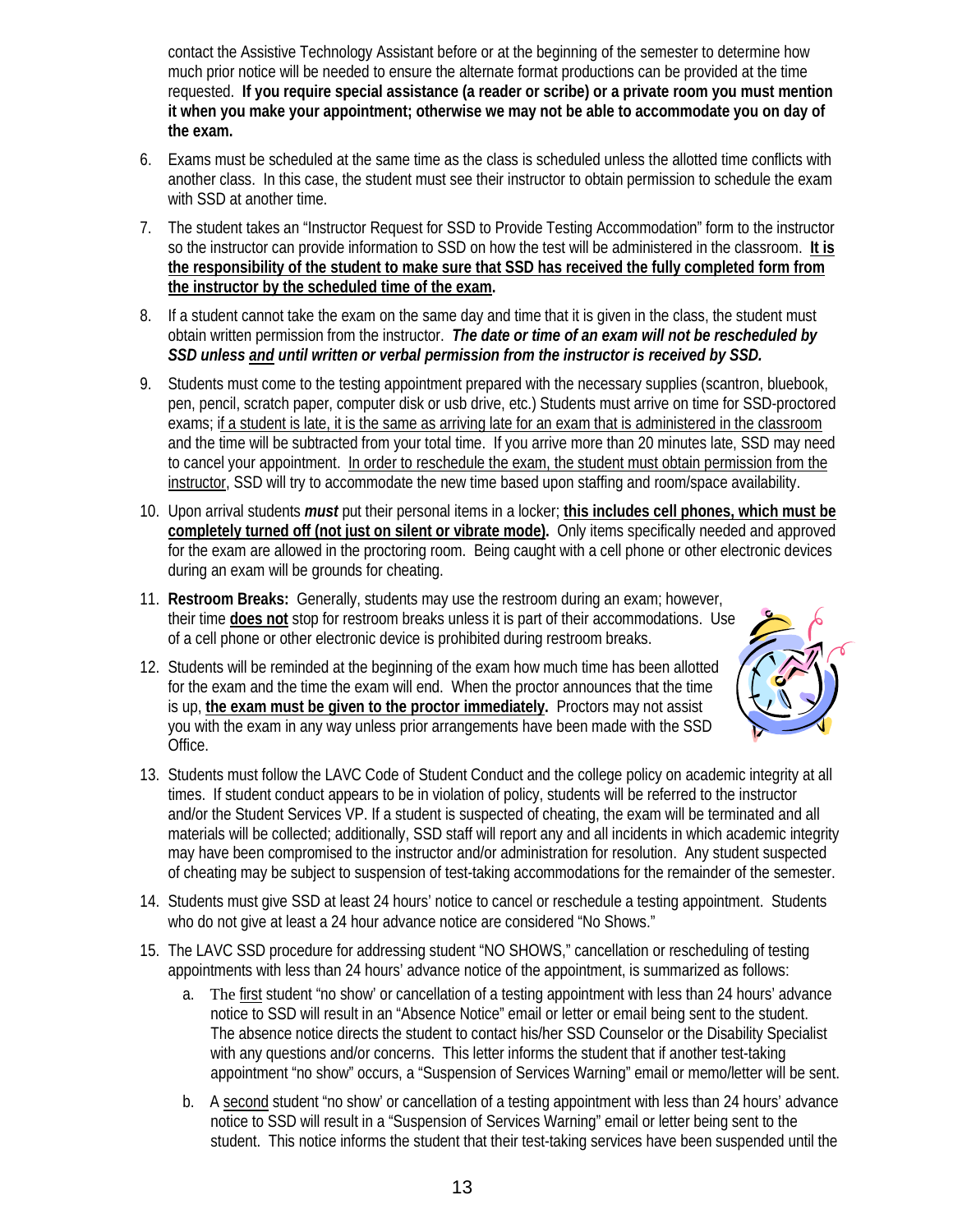student meets with his/her Counselor or the SSD Associate Dean to request reinstatement. Another "no show" or cancellation with less than 24 hours' notice to SSD can result in a suspension of testing accommodations for the remainder of the semester.

- c. A third student "no show' or cancellation of a testing appointment with less than 24 hours' advance notice to SSD will result in a "Suspension of Services" email or letter being sent to the student. This letter informs the student that their test-taking services are being suspended for the remainder of the semester. The student may contact his/her SSD Counselor or the SSD Associate Dean and present a request and rationale for reinstatement of services in writing. If so, the SSD Associate Dean and the SSD Counselor will confer to address any mitigating circumstances, make recommendations for problem resolution, and make a recommendation regarding service reinstatement.
- d. To appeal a reinstatement status decision, the student should follow the process described in LACC District Administrative Regulation E-100. Use the "SSD Student Resource Handbook" and/or ask your SSD Counselor for assistance.
- 16. Students are encouraged to schedule to meet with their SSD Counselor, the Disability Specialist, or the Associate Dean to discuss any concerns they may have regarding test-taking accommodations and procedures at any time during the semester.
- 17. **Instructors do have the right to provide extended test-taking time in an environment other than SSD Office. In which case the instructor must provide a setting that is as conducive to concentration as possible. If a student is provided with a setting for the test that is not conducive to test-taking, such as a noisy office, a busy hallway, or any other setting with inappropriate distractions, the student is encourage by SSD to politely inform the instructor that a proper distraction free environment is needed for the test. If the instructor will not provide the student with an appropriate test-taking environment, the proper amount of time, or other SSD-recommended accommodations, the student should politely refuse to take the exam under the circumstances and report the incident immediately to the SSD Office.**

## <span id="page-13-0"></span>**NOTE-TAKING ASSISTANCE**

Some students with disabilities are eligible for the accommodation of note-taking assistance in the classroom. To request note-taking assistance from SSD, meet with the SSD Counselor before the beginning of each semester and fill out the necessary paperwork. The instructor is sent a note requesting that he/she ask if there is a student in class who takes good notes and is interested in volunteering to take notes for a student with a disability. The student volunteer is asked to remain after class to meet the student with a disability and to discuss the details of the arrangement. SSD provides NCR paper and/or the use of the SSD copying machine to assist the volunteer. If the class is an evening class, arrangements may be made with the SSD Counselor or Associate Dean of SSD to use the copier in Academic Affairs Office. The instructor should not identify the student with a disability to the class, as this often needlessly embarrasses the student with a disability. Note-taking assistance should never be used as a substitute for class attendance. If you have difficulty obtaining a copy of the class notes, please discuss this problem with your SSD Counselor immediately.

## <span id="page-13-1"></span>**ALTERNATE MEDIA FORMATS,**

To obtain instructional materials in alternate media formats such as large print, Braille, Books on Tape, raised line drawings, and electronic text the student meets with a SSD Counselor and presents documentation of a print-related disability that prevents him/her from using standard instructional materials. Because it sometimes takes SSD over 3 or 4 weeks to produce or obtain alternate media formatted materials, students register during priority registration and request alternate text format at that time in order to receive the materials by the time the semester starts.



#### <span id="page-13-2"></span>**PROCEDURES AND STUDENT RESPONSIBILITIES FOR USE OF SSD ALTERNATE FORMAT SERVICE:**

- 1. Students register for classes during SSD priority registration and meet with a SSD Counselor so alternate formats can be obtained or produced in a timely manner. During the priority registration counseling appointment the student requests alternate media formats by signing the "Alternate Media Request" form, which contains policies and information regarding that service.
- 2. The student must provide a copy of his/her class schedule printout for the semester and agrees to inform SSD if there are any changes made to this class schedule.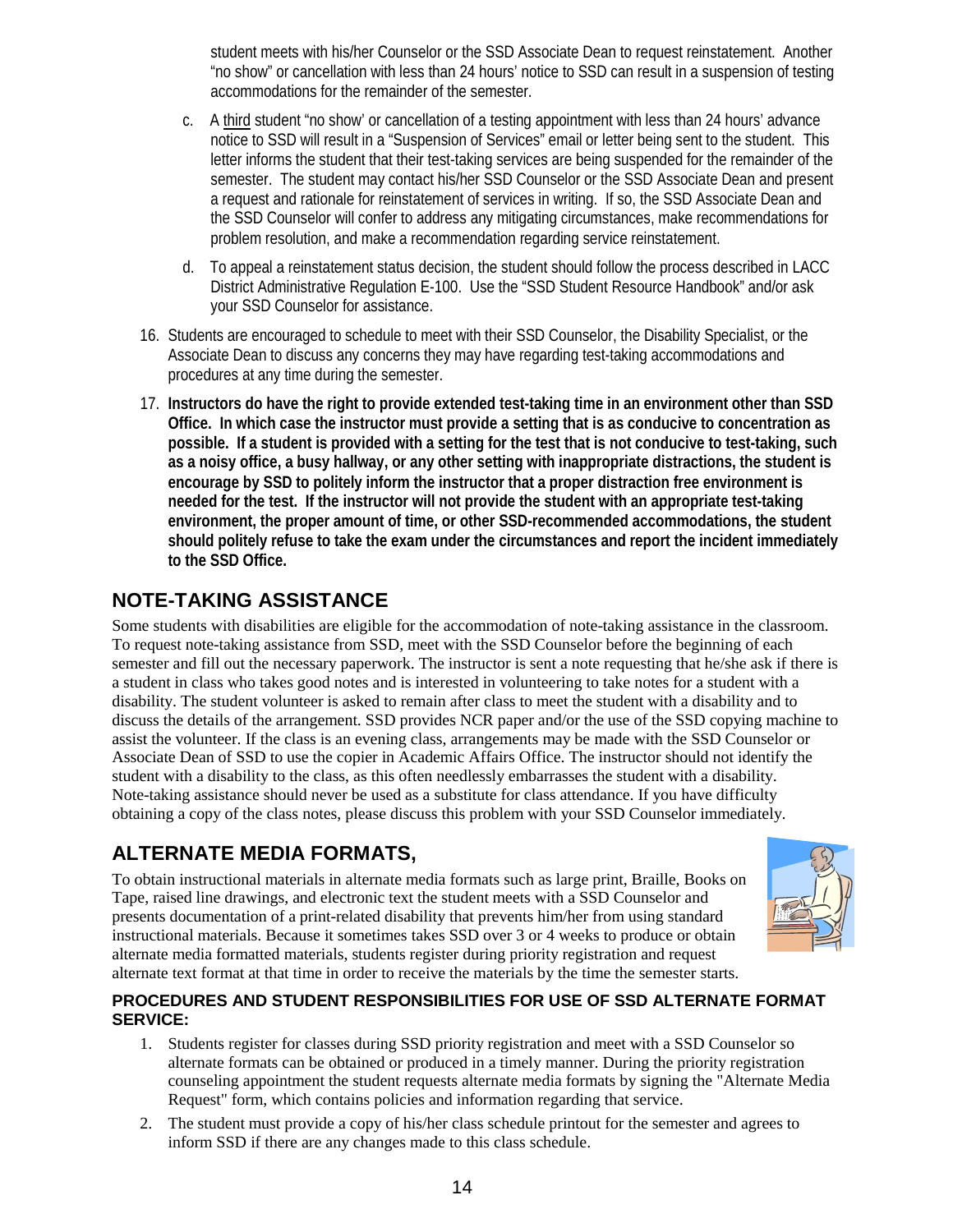- 3. The student purchases the standard instructional material(s) in original format and provides them along with receipt(s) of purchase to the SSD Instructional Assistant.
- 4. The alternate media format instructional materials requested must be required for class. The student must provide a copy of the syllabus for each class for which alternate media is being requested by the first week of the semester or sooner, if available from the instructor.
- 5. Alternate media format instructional materials supplied to the student are to be used solely for his/her own educational purposes. The student must agree not to copy or distribute the formatted materials. Copying or distributing alternate formatted materials is in violation of the Copyright Revisions Act of 1976, as amended (17 U.S.C. Sec. 101 et. seq.) and SSD policy.
- 6. The student is responsible for returning all alternate formatted materials to SSD at the end of the semester. If the materials are not returned to SSD by the end of the semester, a hold will be placed on the student's records, which will prevent enrollment in classes. Until the materials have been returned or replaced, the student is prevented from enrolling in classes or obtaining copies of transcripts.
- 7. Failure to abide by the "Alternate Media Format Request" agreement constitutes a violation of the Student Code of Conduct and the college policy regarding responsible use of SSD services.
- 8. The student has the right to appeal alternate text media request decisions made by SSD. The appeal is made using the procedures described in Section 4 of the LACCD Administrative Regulation (E-100) policy for serving students with disabilities. A copy of this policy is located in [Appendix C](#page-19-0) of this handbook. Contact SSD for more information.

## <span id="page-14-0"></span>**ASSISTIVE TECHNOLOGY PROCEDURES,**

- 1. Follow procedures for requesting SSD services and accommodations, which include meeting with a SSD Counselor; presenting verification of disability; documentation of disability-related educational limitations which necessitate the requested services, accommodations, and/or special class instruction; completing the paperwork for a student file. The SSD Counselor may then refer you to the Instructional Assistant.
- 2. Schedule a meeting with the Instructional Assistant to discuss your specific adaptive software or technology needs.
- 3. If equipment is loaned to the student, he/she is responsible for returning the equipment in good condition on the requested date. If it is not returned in appropriate condition and/or on the requested date, a hold will be placed on the student's records and the student will be unable to enroll in classes or to obtain transcripts until the loaned item(s) are returned or replaced.

## <span id="page-14-1"></span>**SOME LAVC STUDENT RESOURCES**

The college offers a wide variety of resources to students. For a detailed description of all of the campus resources available, as well as the college policies and the Student Code of Conduct, Sexual Assault Policy, Sexual Harassment Policy, Academic Dishonesty Policy, Drug Free Policy, Smoking Policy and designated smoking areas, students should consult the LAVC Student Handbook, LAVC Catalog and/or the Schedule of Classes. These documents and other college information can be found on the LAVC college website: [http://www.lavc.edu/.](http://www.lavc.edu/)

#### <span id="page-14-2"></span>**FINANCIAL AID**

The College Financial Aid Office provides an enrollment fee waiver for qualifying students who are California residents. Students are encouraged to complete a Free Application for Federal Student Aid (FAFSA) to be considered for all possible types of financial aid offered by the college. Computerized application assistance is available at the Financial Aid Office for students. To obtain further information call: (818) 947-2412.

#### <span id="page-14-3"></span>**DEPARTMENT OF REHABILITATION**

SSD maintains contact with the State Department of Rehabilitation, which provides counselors and support for eligible students with disabilities. Support may include payment vouchers for classes, books, and supplies, special counseling, and career development services. Interested students are encouraged to call (818) 901-5024 for information.

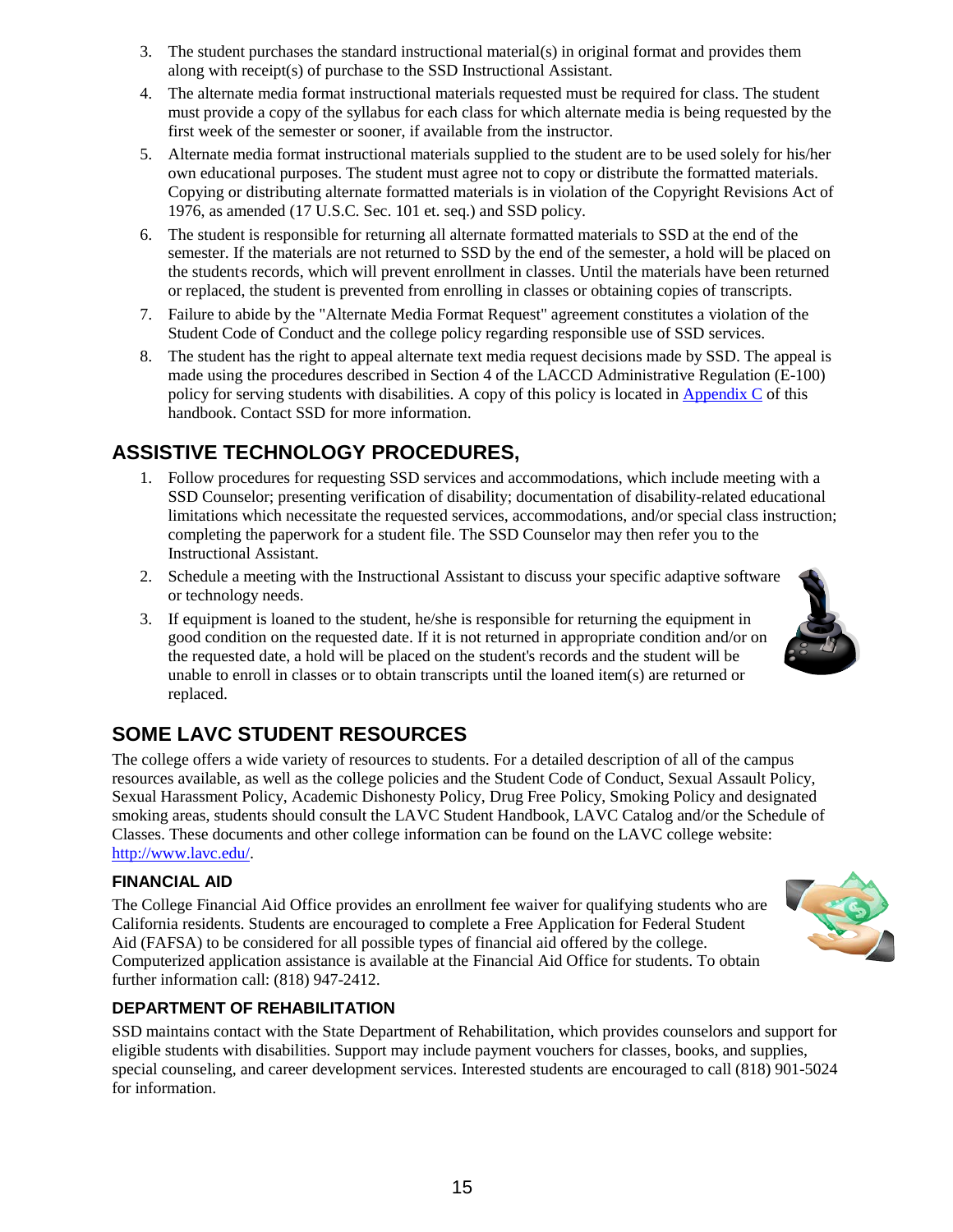#### <span id="page-15-0"></span>**TRIO/STUDENT SUPPORT SERVICES**

This is a program that is funded by the US Department of Education to increase the retention and transfer rates of students eligible for the program. To be eligible a student must be a US citizen or a permanent resident. They must also meet one or more of the following criteria:

- First generation college student (neither parent graduated from college);
- Low income and/or disabled
- Candidates for TRIO should be placed in English 28 or below and/or Math 120/125 or below.

Services include tutoring, mentoring, one-on-one academic and career counseling; transfer financial aide and study skills workshops; a computer lab and a laptop loan program. Only 160 students are selected for the program and they are chosen according to their academic need as well as their commitment to participate in the program. Contact the Project Director in Student Services Center - Room 228 or call (818) 947-2487.

#### <span id="page-15-1"></span>**EXTENDED OPPORTUNITY PROGRAMS AND SERVICES (EOPS)**

EOPS is a state-funded support program for students who are low income and educationally disadvantaged. Services include counseling, tutoring, priority registration, childcare, and book services. Call (818) 947-2432 for information.

#### <span id="page-15-2"></span>**LAVC STUDENT LEARNING RESOURCES [\(http://www.lavc.edu/tutor.html\)](http://www.lavc.edu/tutor.html)**

Learning Center Tutoring and Resources, (x2744) The Writing Center, H100 (x2810) The Reading Center, Bungalow 45 (x2481) Earth Science and Anthropology Tutoring Lab, MS109/113 (x5514) EOPS Tutoring, SSC227 (x2338) Math Tutoring Lab, MS 106 (x2863) College Library (x2425) Speech Lab, Campus Center CC1 (basement) (x2470) The Biological Sciences Resource and Tutoring Center AHS232 (x2516) Earth and Physical Sciences / Anthropology Tutoring, AHS232 (x2516) Center for Career and Technical Training (CCaTT), BJ103 (x2568)



#### <span id="page-15-3"></span>**LAVC STUDENT ACTIVITIES**



At LAVC student activities are considered an integral part of the educational program of the college. All students are encouraged to participate in college student activities and student government. Appropriate accommodations can be made upon request to ensure access for students with disabilities. During some semesters students with disabilities have organized an active campus club, which was part of the Inter-Club Council. Student activities include the Associated Student Union (ASU), Scholastic Honor Societies, Intercollegiate Athletics, and numerous campus clubs in the Inter-Club Council. For information call: (818) 947-2702.

#### <span id="page-15-4"></span>**BRAILLE INSTITUTE**

Braille Institute offers a wide variety of services to help people with limited or no vision lead independent and enriched lives. Registered users can be provided with orientation services and assistance developing solutions to access issues. Call (323) 666-1111 for information and/or email: la@brailleinstitute.org. It is located next door to LA City College at: 741 N. Vermont St., Los Angeles, CA.

#### <span id="page-15-5"></span>**CHILD DEVELOPMENT CENTER (CDC)**

The Los Angeles Valley College Child Development Center offers childcare services to children of student parents. The program includes a day preschool program and an evening school age program. There is usually a waiting list for the services. For applications and information contact the CDC at (818) 947-2931.

#### <span id="page-15-6"></span>**PUBLIC TRANSPORTATION**

Los Angeles Valley College is located adjacent to major public transportation routes including bus lines 154, 158, 420, and the Orange Line, which stops on the corner of Fulton and Burbank Avenues. The LADOT DASH bus stops at the front of campus on Fulton Avenue. In addition the MTA offers transportation programs such as

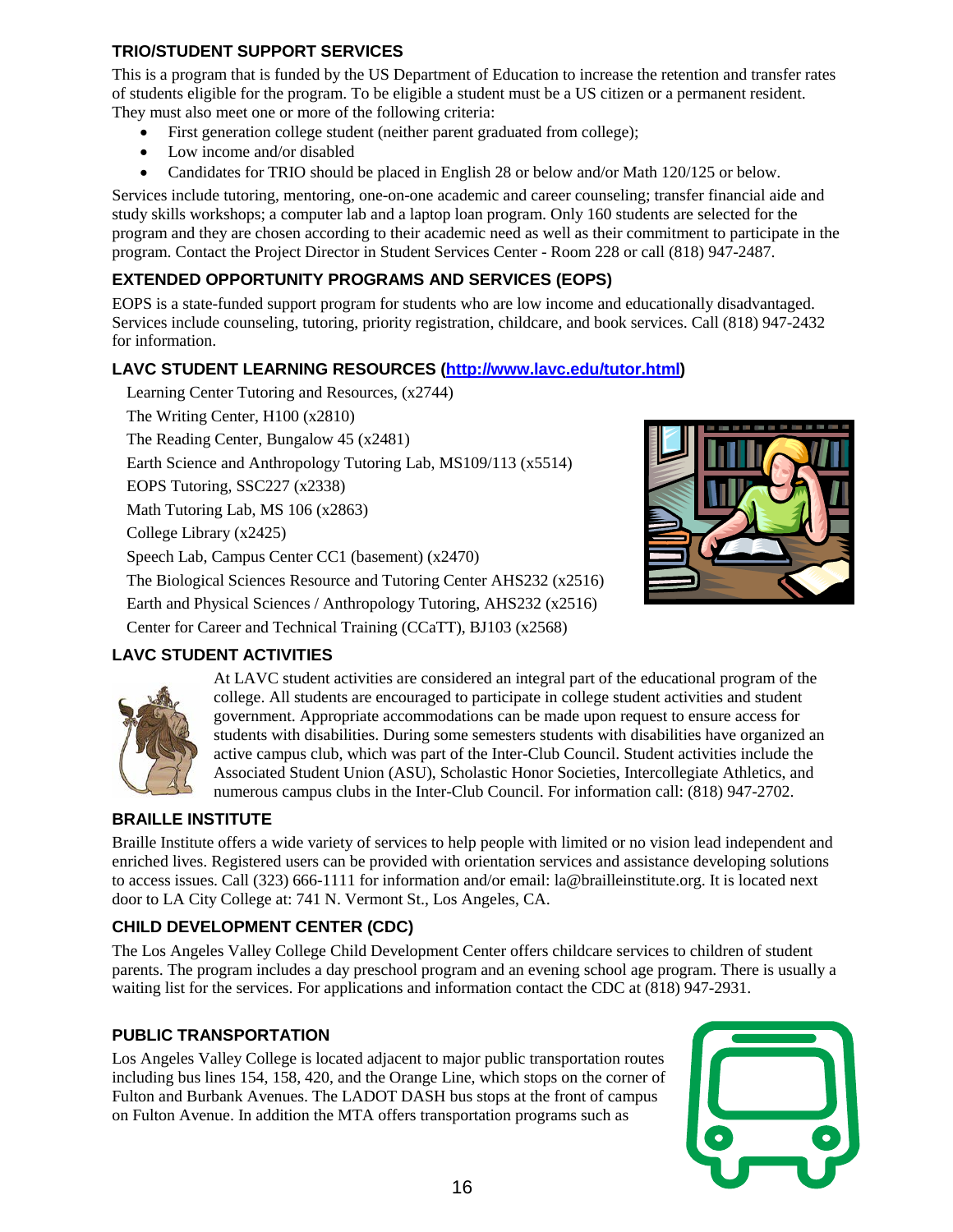CITYRIDE throughout the city for seniors and persons with disabilities. Riders must register with the CITYRIDE and/or ACCESS programs in order to receive services.

Further information regarding transportation options is available at:

Applications for MTA Bus Passes for students with disabilities are available in the SSD Office or by contacting MTA.

#### <span id="page-16-0"></span>**PARKING FOR STUDENTS WITH DISABILITIES**

To utilize handicapped parking spaces within the college parking lots, a registration receipt, **a valid DMV placard and a LAVC SSD parking permit are required**. All students using campus parking are required to pay the LAVC parking fees and to appropriately display LAVC parking permits in their vehicles. Students with disabilities may obtain LAVC parking permits at the Business Office or through SSD. LAVC SSD parking permits may be obtained from SSD with proof of DMV placard status after purchase of an LAVC parking permit. For information call SSD at: (818) 947-2681 or go online to the LAVC website: <http://www.lavc.edu/sheriff/parking.html>

Metered parking spaces on campus may be utilized at any time (without a charge) by individuals with disabilities who have valid DMV placards that are properly displayed on their vehicles.

#### <span id="page-16-1"></span>**STUDENT HEALTH CENTER**

The Student Health Center, located in the North Gym Bldg., provides a variety of services to all currently enrolled LAVC students. Upon payment of fees, all students are entitled to use the health services, which include emergency and first aid treatment, non-emergency care of mild infections and injuries, referral services to specialists and agencies, preventive health screening programs, health education, and psychological services, including 24-hour mental health crisis intervention (800) 345-2727. For more information call (818) 947-2917.



#### <span id="page-16-2"></span>**LAVC COLLEGE SHERIFF'S STATION**



The College Sheriff is located on the west side of the M&O Bldg. in Parking Lot "D." The office is open 24 hours a day 7 days a week. The office number is (818) 947-2911 or extension 2911 from any campus office phone. The office serves as the campus lost and found. The Sheriff welcomes information from students regarding any criminal activity and posts LAVC crime stats on the wall in the office lobby. Persons committing crimes at LAVC are subject to arrest and campus administrative disciplinary action.

#### <span id="page-16-3"></span>**VALLEY TRAUMA CENTER**

A community-based organization that provides crisis intervention, advocacy, education and prevention programs serving survivors of sexual assault in the San Fernando and Santa Clarita Valleys. The center maintains a 24-hour hotline: (818) 886-0453 and (661) 253-0258, and provides 24 hour crisis team to assist victims of sexual assault. Also provides counseling and advocacy for victims of domestic and/or spousal abuse.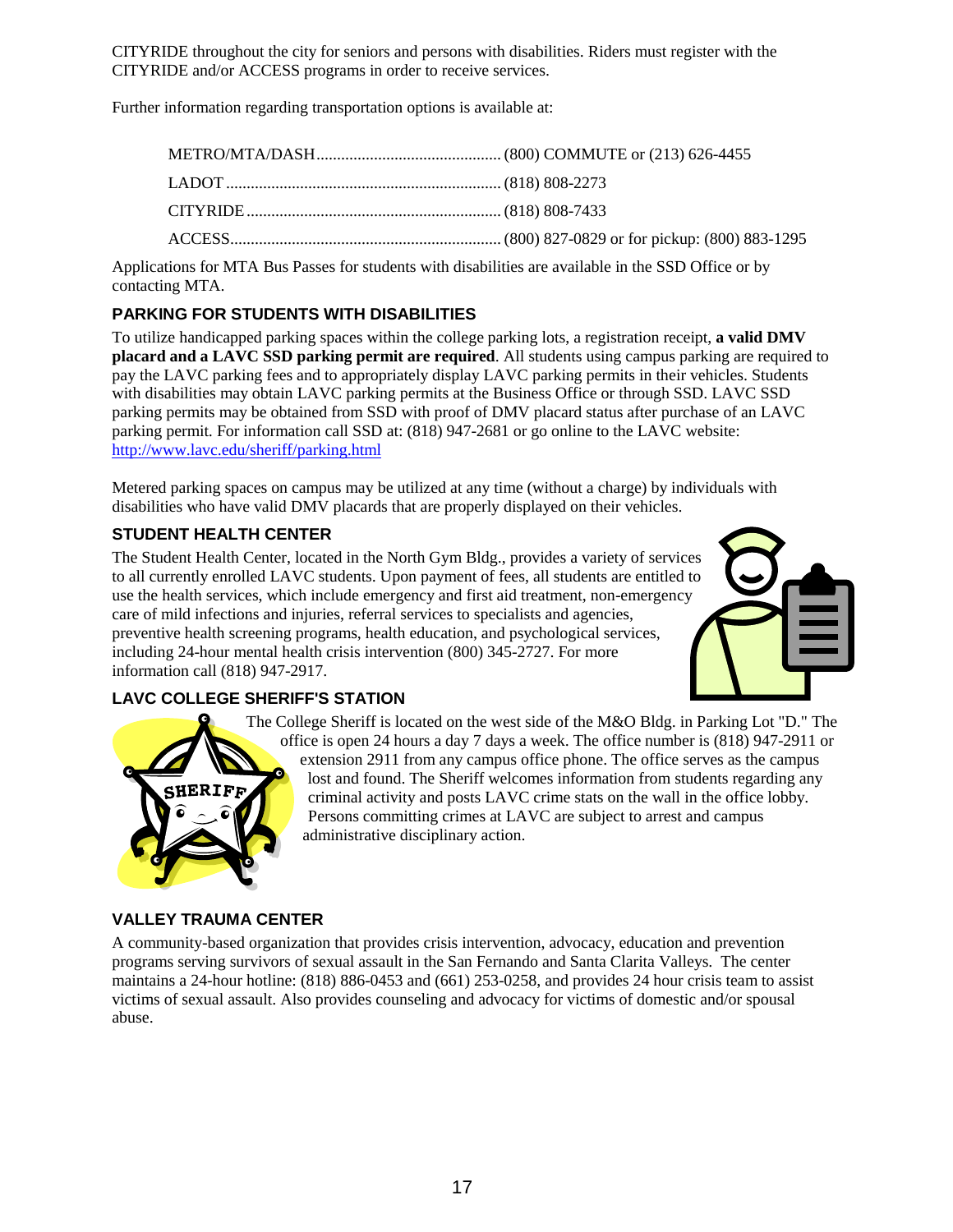## <span id="page-17-0"></span>**SOME ON-LINE RESOURCES FOR STUDENTS WITH DISABILITIES**



Los Angeles Valley College <http://www.lavc.edu/>

Los Angeles Community College District <http://www.laccd.edu/>

Disability Central <http://www.disabilitycentral.com/dcindex.html>

Job Accommodation Network <http://janweb.icdi.wvu.edu/>

ADA Hotlinks <http://www.jan.wvu.edu/links/adalinks.htm>

Internet Disability Resources [http://www.netreach.net/~abrejcha/websites.htm](http://www.netreach.net/%7Eabrejcha/websites.htm)

US ACCESS Board <http://www.access-board.gov/>

Department on Disability <http://disability.lacity.org/>

Rehabilitation Act of 1973 (as amended in 1998) Sections 504 and 508 <http://www.dol.gov/oasam/regs/statutes/sec504.htm> <http://www.section508.gov/index.cfm?FuseAction=Content&D=12>

DO-IT: Disabilities, Opportunities, Inter-networking and Technology <http://www.washington.edu/doit/>

Art Realization Technologies <http://www.artrealization.org/>

Valley Trauma Center (Sexual Assault and Domestic Violence) <http://www.valleytraumacenter.org/>

Disaster Resources for People with Disabilities <http://www.jik.com/disaster.html>

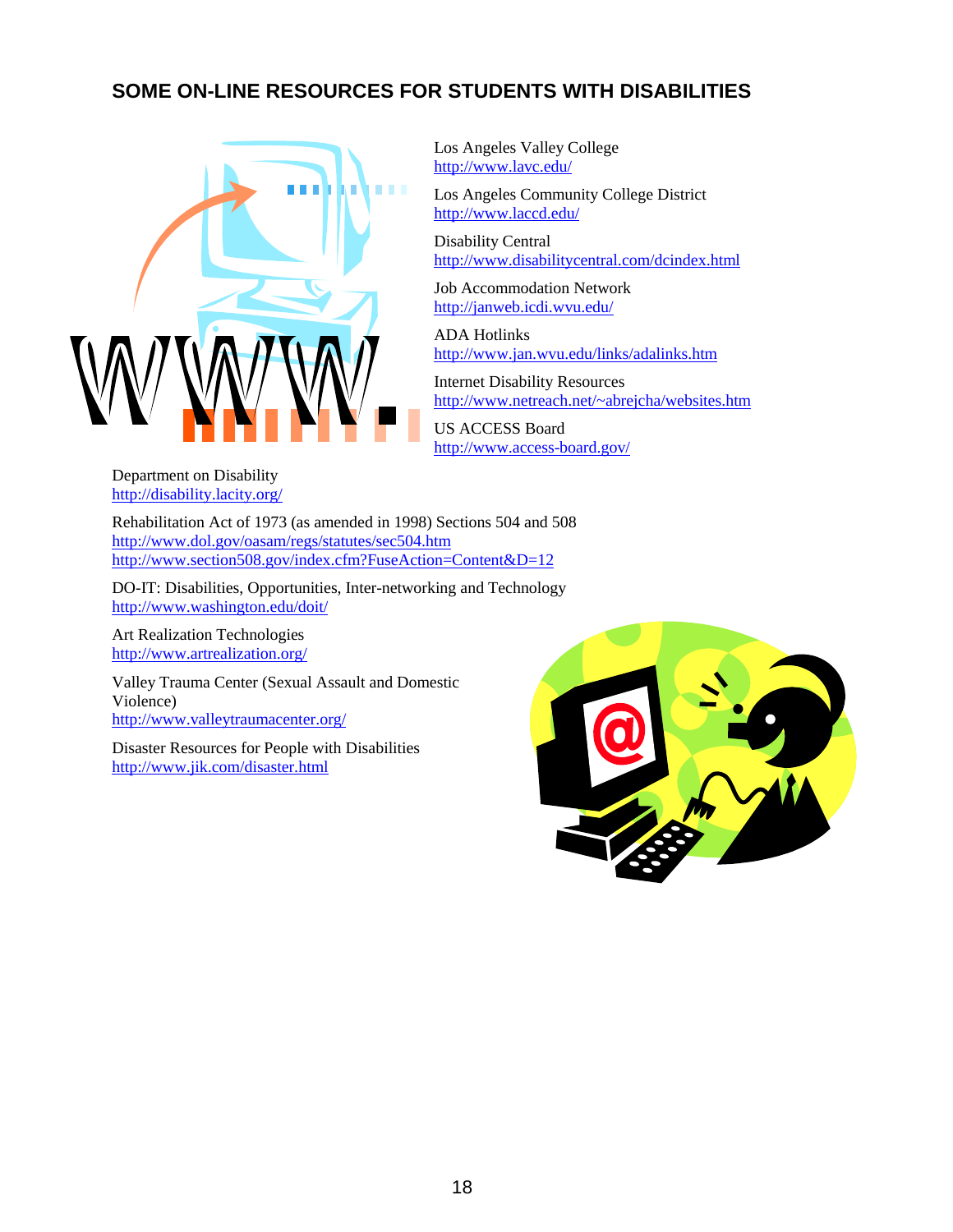# <span id="page-18-0"></span>**APPENDIX A:**

### <span id="page-18-1"></span>**PROCEDURES FOR TERMINATION OR SUSPENSION OF SSD SERVICES[1](#page-18-4)**

- 1. A student's use of SSD services and programs may be suspended or terminated in part or in full when a student:
	- a. Fails to act responsibly in their use of SSD services and/or fails to follow written service provision policies adopted by SSD and/or;
	- b. Fails to make measurable progress toward the goals established in the Student Educational Contract and/or ceases to meet the college's academic standards.
- 2. Students subject to partial or full termination:
	- a. Will be requested to meet with SSD staff to discuss the specific problem areas. The final decision to terminate services (in part or in full) will be made by the SSD Coordinator based on the recommendations of the SSD staff.
	- b. Will be notified by the SSD Coordinator in writing of any suspension or termination of services, copies of which will be placed in the student's file.
- 3. Any student receiving full or partial service termination may re-apply for services after one semester. Services may be reinstated on a probationary basis, concurrent with a written commitment from the student to follow SSD policies for service provision including, but not limited to, the following:
	- a. Accept program staff recommendations for appropriate course selection;
	- b. Attend all classes regularly and promptly;
	- c. Indicate academic difficulties to program staff in a timely manner;
	- d. Keep all scheduled appointments or, when necessary, cancel appointments at least 24 hours in advance; and/or
	- e. Keep program staff apprised of academic progress through progress reports.
- 4. The student has the right to appeal the termination of service following the procedures delineated in LACCD Administrative Regulation E100, Section 8 to the Vice President of Student Services, who shall make a recommendation to the college president. The college president's decision shall be final. A termination of service should not be construed as indicating expulsion or termination from the college itself.

# <span id="page-18-2"></span>**APPENDIX B:**

#### <span id="page-18-3"></span>**PROCEDURES FOR DISPUTE RESOLUTION RE: SSD-RECOMMENDED SUPPORT SERVICES AND/OR ACCOMMODATIONS[2](#page-18-5)**

If a student who has been determined to be eligible by SSD for services believes that the college is not providing SSD recommended support services and/or academic accommodations, and the matter cannot be resolved informally, the student may file a complaint, which will be adjudicated by the Academic Accommodations Review Committee.

- 1. Informal Resolution:
	- a. When a dispute arises over SSD recommended support services and/or academic accommodations, all parties are required to seek informal resolution, before proceeding formally. In an effort to resolve the matter informally, the student should schedule a meeting with the person(s) involved in the dispute, as well as the person's immediate supervisor, the corresponding Dean of Academic Affairs, and a SSD professional.
- 2. Formal Resolution:
	- a. If the matter cannot be resolved informally, the student may file a written request for a formal hearing of the college Academic Accommodations Review Committee, consisting of two faculty representatives, appointed by the Academic Senate, two members from administration, and the SSD Coordinator or designee, who will function in the hearing as a consultant and will have no vote.
	- b. The college Section 504 Coordinator, or other designated college official with knowledge of support services and accommodations, may make an interim decision, if necessary, regarding provision of support services or accommodations pending the final resolution of the dispute.

<span id="page-18-4"></span><sup>&</sup>lt;sup>1</sup> From LACCD Admin. Regs. E-100. Copy available in SSD or on line at: [http://www.laccd.edu/admin\\_regs/](http://www.laccd.edu/admin_regs/)

<span id="page-18-5"></span><sup>2</sup> Ibid.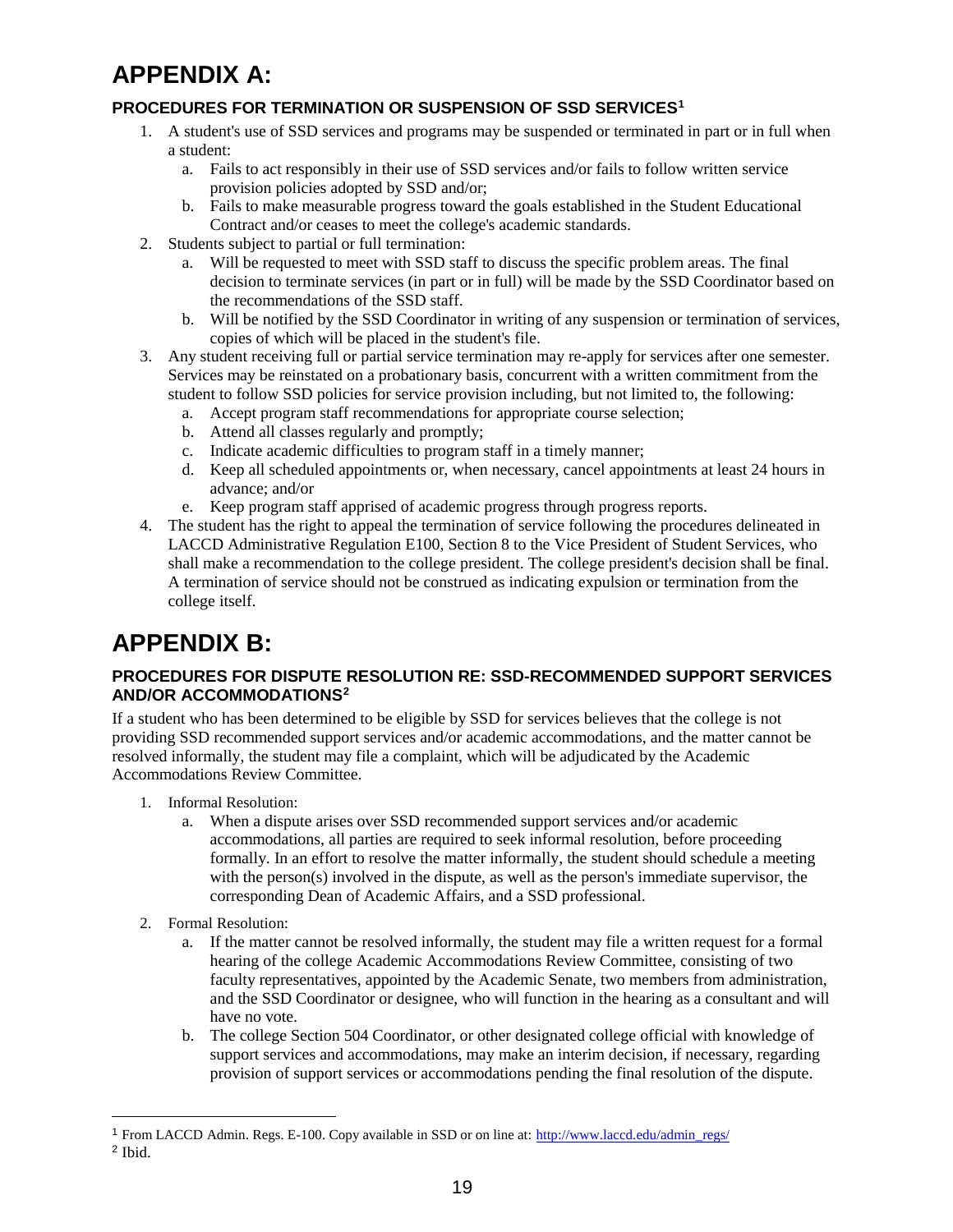- c. The Academic Accommodations Review Committee will meet within ten (10) working days of the request and review the request in accordance with the following procedures:
	- i. The student and/or a representative shall present the written request to the SSD Coordinator and attend the meeting of the Academic Accommodations Review Committee. The representative may not be an attorney.
	- ii. The person denying the SSD recommended support services or accommodations and/or their departmental representative shall present written reasons why the SSDrecommended support services or accommodations were not provided and shall attend the meeting of the Academic Accommodations Review Committee.
	- iii. The committee will make a determination regarding the "reasonableness" of the support service(s) or accommodation(s), and recommend an equitable solution, if necessary.
	- iv. The committee will deliberate outside of the presence of the student and the person denying the support services or accommodations and their representatives.
	- v. During the formal hearing process, the committee chair shall coordinate the conduct of the hearing.
	- vi. The hearing shall be closed and confidential.
	- vii. The committee will, within five working days after the hearing, inform the student in writing of the committee's decision.
	- viii. Copies of the committee's decision will be placed in the student's file and sent to the Academic Affairs Vice President and Student Services Vice President, as well as to the individual, if appropriate, who denied the support service (s) or accommodation(s), by the Academic Accommodations Review Committee Chair.
	- ix. Academic Accommodations Review Committee Formal Hearing Request forms are available in the SSD Office, Student Services Office, and from the College Compliance Officer and/or College Ombudsperson.
- 3. Appeal
	- a. 1. If the student is dissatisfied with the Academic Accommodations Review Committee decision, the student may appeal to the College President.
	- b. 2. The student may also file a formal discrimination complaint (AB 803) with the College Compliance Officer, who will then follow the established steps outlined in the *District Policy and Procedures for Processing Complaints of Discrimination (AB 803: 1993).*

# <span id="page-19-0"></span>**APPENDIX C:**

#### <span id="page-19-1"></span>**PROCEDURES FOR STUDENT APPEAL OF ELIGIBILITY DETERMINATION[3](#page-19-2)**

- 1. If upon reviewing the disability documentation submitted by the student, the SSD professional staff determines that the student is ineligible under the provisions of E-100, the student may appeal the ineligibility decision to the District SSD Review Committee. The student must submit an appeal to the SSD Coordinator within ten (10) working days of receiving the notice of the student's ineligibility.
- 2. The District SSD Review Committee will consist of District SSD Coordinators present at the scheduled monthly District SSD Coordinator's meeting, the Chief Student Services Officer assigned as SSD liaison or designee, and the Chief Student Services Officer of the college from where the appeal originated or their designee.
- 3. Within 30 working days of the appeal, the District SSD Review Committee will consider the appeal at the next scheduled District SSD Coordinator's meeting, or special meeting convened for the purpose of hearing the appeal, and make a recommendation to the president of the college where the student is in attendance. The recommendation will be determined by majority vote of the District SSD Review Committee. During its deliberations, the Coordinators may consult with the District Office of Diversity Program, the District Office of the General Counsel and/or other appropriate community college professionals.
- 4. The District SSD Review Committee will provide the college president with written notification, including the rationale for its decision, within five (5) working days of its decision. The college president will provide the student of his or her final decision within ten (10) working days of receipt of the SSD Review Committee's recommendation.

<span id="page-19-2"></span><sup>3</sup> From LACCD Admin. Regs. E-100. Copy available in SSD or on line at: [http://www.laccd.edu/admin\\_regs/](http://www.laccd.edu/admin_regs/)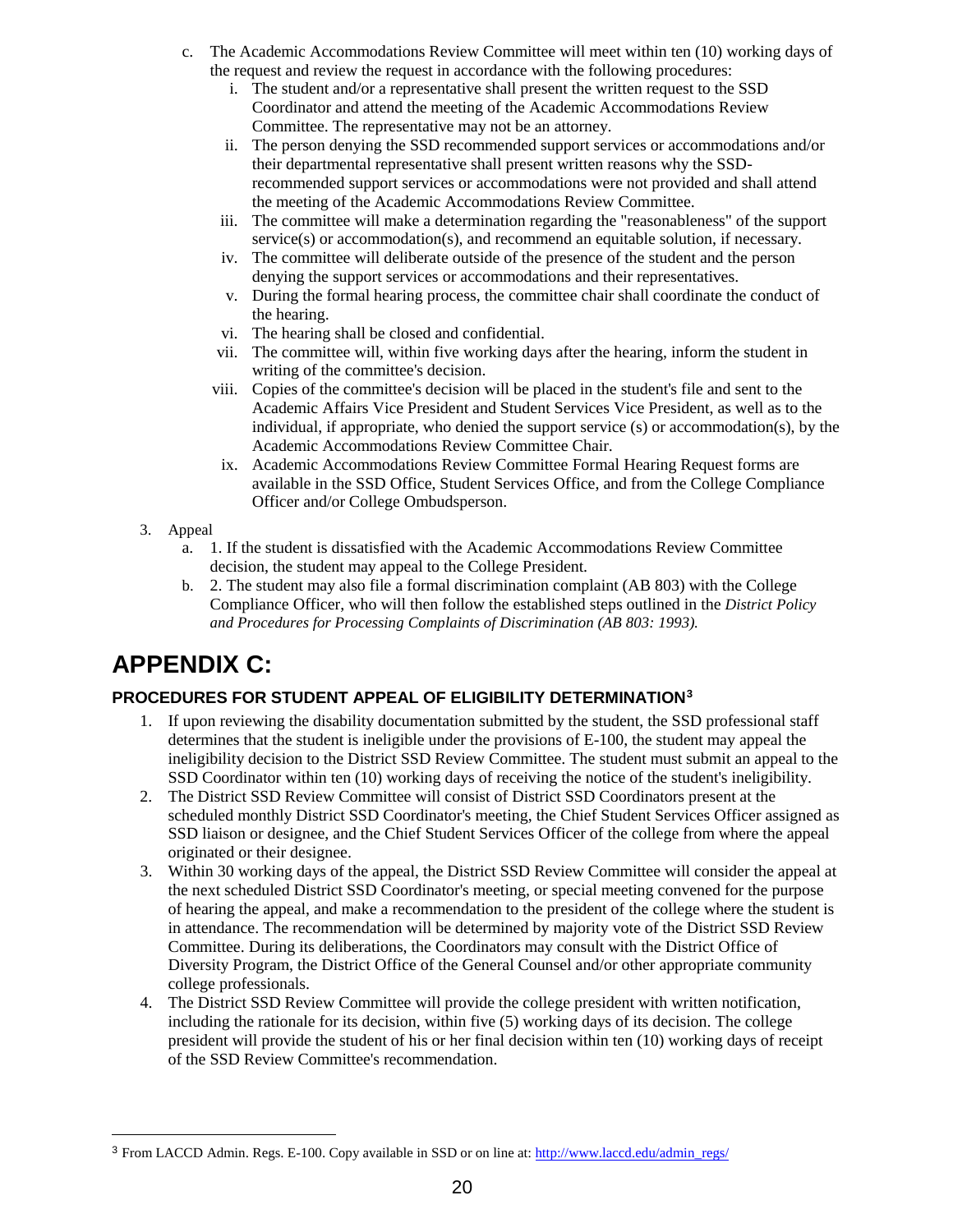5. If the student is not satisfied with the college president's decision, the student has the right to file an AB803 Complaint with the College Compliance Officer or the Los Angeles Community College District Compliance Officer. The student may utilize this option at any time during the process.

# <span id="page-20-0"></span>**APPENDIX D:**

#### <span id="page-20-1"></span>**COURSE AND PROGRAM REQUIREMENT ACCOMMODATIONS[4](#page-20-2)**

A course or program requirement accommodation is an academic adjustment, in which an alternate means of fulfilling a course or program requirement is permitted. Such accommodations may include, but are not limited to, substitutions or waivers of specific course or program requirements and/or substitutions or waivers of course or program prerequisites. While the LACCD expects all of its students to master the necessary educational competencies and to complete all program requirements prior to the awarding of degrees and certificates, the District also recognizes that a disability may preclude a student from meeting all educational competencies or from completing program requirements in the same manner as nondisabled students. The District also recognizes the need to accommodate students with documented disabilities to the greatest extent possible without compromising a disabled student's course of study and without compromising the integrity of any student's award (i.e., degree or certificate).

The District recognizes that most students with disability-related educational limitations can meet course or program prerequisites and successfully complete academic requirements. This may not be the case for some students with disability related educational limitations. If appropriate support services and accommodations are determined to be insufficient to enable a student to meet a course or program prerequisite and successfully complete academic requirements and/or if the student can show that his/her disability-related educational limitations are of such magnitude that meeting the prerequisite or successful completion of the program requirement is precluded, the student may petition for a course or program requirement or prerequisite accommodation. For these students, a course or program requirement/prerequisite accommodation will be considered by the college on an individual basis under the conditions described below.

A course or program requirement/prerequisite accommodation will be considered only if the college determines that the student would not be able to successfully complete the requirement even with the provision of all support services and other accommodations for which the student is eligible. A course or program requirement/prerequisite accommodation may be granted only when there is evidence that the student has exhausted all viable alternatives for meeting established course or program requirements/prerequisites. Course or program requirements that the college can demonstrate are essential to the course or program of instruction, or are directly related to applicable licensing and/or health and safety requirements, will not be altered.

**NOTE:** LACCD students must note that licensing agencies, other educational institutions, or employers may not recognize course or program requirement/prerequisite accommodations granted by the LACCD. **NOTE:** Requests for substitution or waiver of program requirements not established by the LACCD should be addressed directly to the transfer institution or licensing agency where they were established.

#### **Eligibility:**

In order to file a Course or Program Requirement/Prerequisite Accommodation Request, a student must be deemed eligible under the provisions of LACCD Administrative Regulation E-100.

Criteria for Granting a Course or Program Requirement/Prerequisite Accommodation Request:

In order for the Course or Program Requirement Accommodation Committee to consider the student's request for a course or program requirement accommodation, committee must determine that the following conditions have been met:

- 1. The student has made a good faith effort to complete the course or program requirements/prerequisites in question, including but not limited to:
	- a. Consistent and persistent effort in attempting course work and/or documentation which definitively predicts the student would not be successful in the course in question. (OCR, 1997)
	- b. Regular class attendance, completion of all assignments;

<span id="page-20-2"></span><sup>4</sup> From LACCD Admin. Regs. E-100. Copy available in SSD or on line at: [http://www.laccd.edu/admin\\_regs/](http://www.laccd.edu/admin_regs/)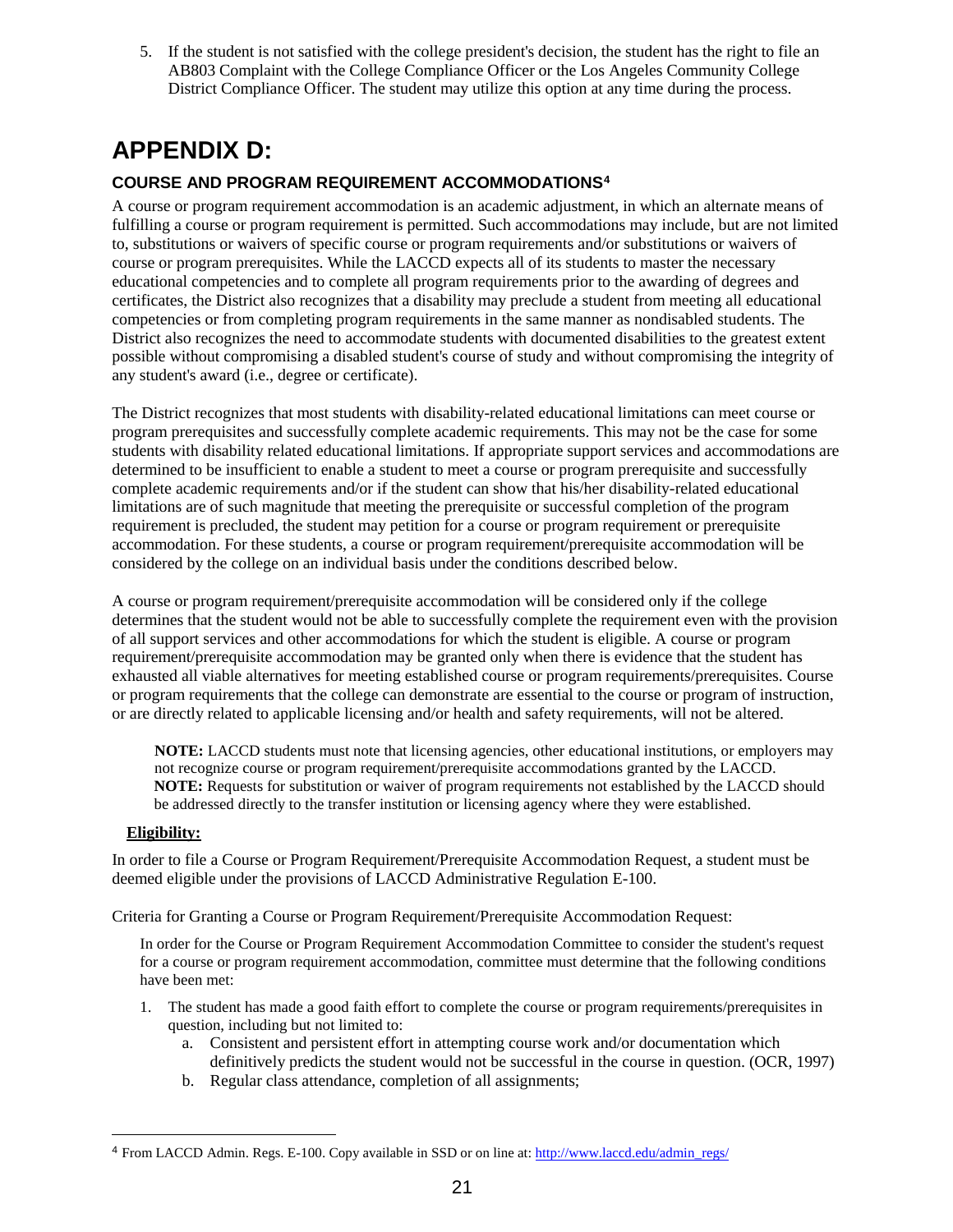- c. Use of all appropriate and available recommended services, such as tutorial assistance or instructional support classes and labs;
- d. Use of all appropriate and available SSD-recommended support services and academic accommodations, such as test-taking assistance, alternate media formats, and assistive technology.
- 2. The student is otherwise qualified to meet the LACCD course or college program requirements and/or prerequisites which may include but not be limited to:
	- a. Demonstrated success in completing required coursework;
	- b. Success in courses that demonstrate equivalent skills to the course or program requirement/prerequisite under consideration.
	- c. Granting the request would not require a fundamental alteration to an essential component of an academic or vocational course or program of study.
	- d. Evidence that provision of the requested course or program requirement/ prerequisite accommodation would not interfere with health and safety of the student or others.

#### Procedures:

1. Course or Program Requirement Accommodation Committee.

A Course and Program Requirement Accommodation Committee will be established for each student request for a course or program requirement/prerequisite accommodation. The committee will consist of the following individuals:

- SSD Coordinator, or designee (votes only to break ties)
- Department Chair, or designee of department, with jurisdiction over the course or program requirements in question
- Department Chair, or designee, of the course(s) requested to be altered, substituted or waived
- Chief Instructional Officer or designee
- Chief Student Services Officer or designee
- 2. Course or Program Requirement Accommodation Request and Documentation

In submitting a request for a course or program requirement accommodation, the student should provide the following to the Course or Program Requirement Accommodation Committee (through the SSD Coordinator):

- a. *A Course or Program Requirement Accommodation Petition,* containing the specific course or program requirement or prerequisite for which the accommodation is being requested, and the rationale for the request;
- b. Verification from the SSD Coordinator that the student meets the eligibility requirements contained in Section 4(a) of this regulation;
- c. Evidence of persistent good faith effort in attempting to meet the requirement;
- d. Evidence of use of all appropriate and available support services and academic accommodations recommended by SSD staff to meet the requirement or prerequisite;
- e. A signed statement that the student is aware that program requirement alterations granted by LACCD may not be recognized by licensing agencies, other educational institutions, or employers;
- f. Additional supporting documentation requested by the committee.
- 3. Course or Program Requirement Accommodation Committee's Review and Decision
	- a. If the student is eligible under the requirements of Section 4(a) of this regulation, the SSD Coordinator, or designee, will call a meeting of the Course or Program Requirement Accommodation Committee within 40 working days of the receipt of the student's petition for a course or program requirement/prerequisite accommodation by the SSD Coordinator.
	- b. The committee will review all relevant evidence and determine whether the student has met the conditions for an accommodation delineated in Section 9 of this regulation.
	- c. The committee's decision will be determined by a majority vote.
	- d. The committee will determine the exact nature of the course or program requirement or prerequisite accommodation.
	- e. Within 10 working days after meeting to review the request, the Course or Program Requirement Accommodation Committee will notify the student, the Chief Student Services Officer, and the Vice President of Academic Affairs of the decision, in writing.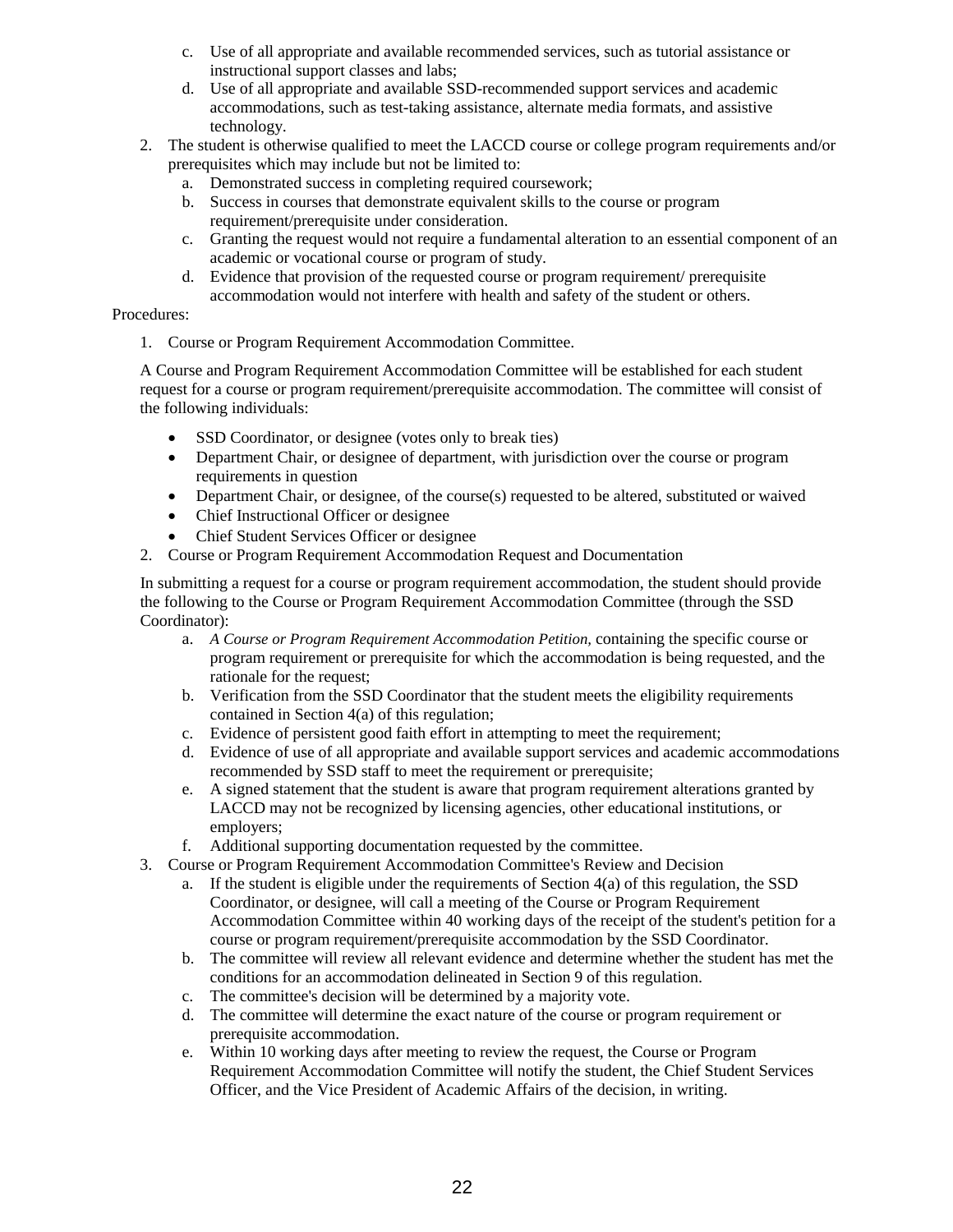- 4. Appeal of the Course or Program Requirement Accommodation Committee's Decision
	- a. If the student is not satisfied with the decision of the Course or Program Requirement Accommodation Committee, the student has the right to appeal to the College President. The appeal must be sent to the college President by the student within 10 working days of receiving the letter from the Course or Program Requirement Accommodation Committee regarding the decision.

# <span id="page-22-0"></span>**APPENDIX E:**

#### <span id="page-22-1"></span>**EMERGENCY GUIDELINES FOR PERSONS WITH DISABILITIES[5](#page-22-3)**

#### Preparing for Emergency

- 1. Be familiar with all standard LAVC emergency evacuation procedures. Please note that the following guidelines are in addition to all other emergency evacuation advice for all individuals.
- 2. Meet with LAVC Sheriff staff to review the best evacuation routes for the buildings you will be using.
- 3. Convey your personal emergency evacuation needs in writing to the Sheriff Office, your instructor, classmate, supervisor, or co-worker at the beginning of each semester.
- 4. Establish a buddy system and an alternate for each class or working area. Instruct these buddies on how to assist you in the event of an emergency. Some persons may need two buddies.
- 5. Persons who are deaf may wish to prepare a written card requesting non-verbal emergency assistance and guidance (in writing or gesture).
- 6. Persons using power wheelchairs should schedule battery recharging on a regular basis and make sure the wheelchair battery is charged before leaving home.
- 7. Provide contact information for accessible transportation services should personal vehicles be inaccessible.
- 8. Those persons who cannot speak loudly enough to call for help should carry a whistle or other noisemaker.
- 9. If you are blind or have low vision, learn the location of the exits in advance.
- 10. If you have a personal attendant, family member or friend who cares for you, make arrangements before an emergency for her/him to check on you immediately after an emergency.
- 11. Make copies of your health information, evacuation plans and other emergency documents and give them to your attendant, family member or friend.
- 12. Have in place a plan of how to contact significant others in an emergency. Telephones may not be functioning, so devise a back up. Notify your support network when you go out of town or off campus and when you plan to return. Have them do the same to you should they leave.

#### In An Emergency on Campus (Dial x2911)

- 1. Use the Emergency Buddy System you have set up ahead of time.
- 2. Give clear requests for assistance (verbally or in writing) and explicit directions on how you want assistance.
- 3. Persons who have mobility disabilities please note that if you are in an LAVC elevator during an emergency or fire, the elevator will automatically return to the first floor and open the doors and shut off.
- 4. In the case of a power outage during daylight and you are on the second floor you may choose to wait near a window where there is natural light and access to a working telephone. Be sure to inform others leaving the building of your decision and ask them to inform the Sheriff's Office of your location.
- 5. If there is a power outage and an evacuation has been ordered, or if the outage occurs at night, call LAVC Sheriff at (818) 947-2911 or at x2911 from a campus phone to request evacuation assistance.
- 6. If assistance is not immediately available and you cannot exit the building you should remain calm and move to the safest area possible such as near an enclosed stairwell, the elevator lobby, or an office with the door shut which is a good distance from the hazard and away from falling debris. Rescue personnel will first check all exit corridors and stairwells for those trapped.
- 7. Continue to call for help or use a whistle or noisemaker until rescued.

<span id="page-22-3"></span><span id="page-22-2"></span><sup>5</sup> From Santa Barbara City College, "Emergency Evacuation Guidelines," at: [http://www.sbcc.edu/dsps/policiesprocedures/emergencyevac.php.](http://www.sbcc.edu/dsps/policiesprocedures/emergencyevac.php)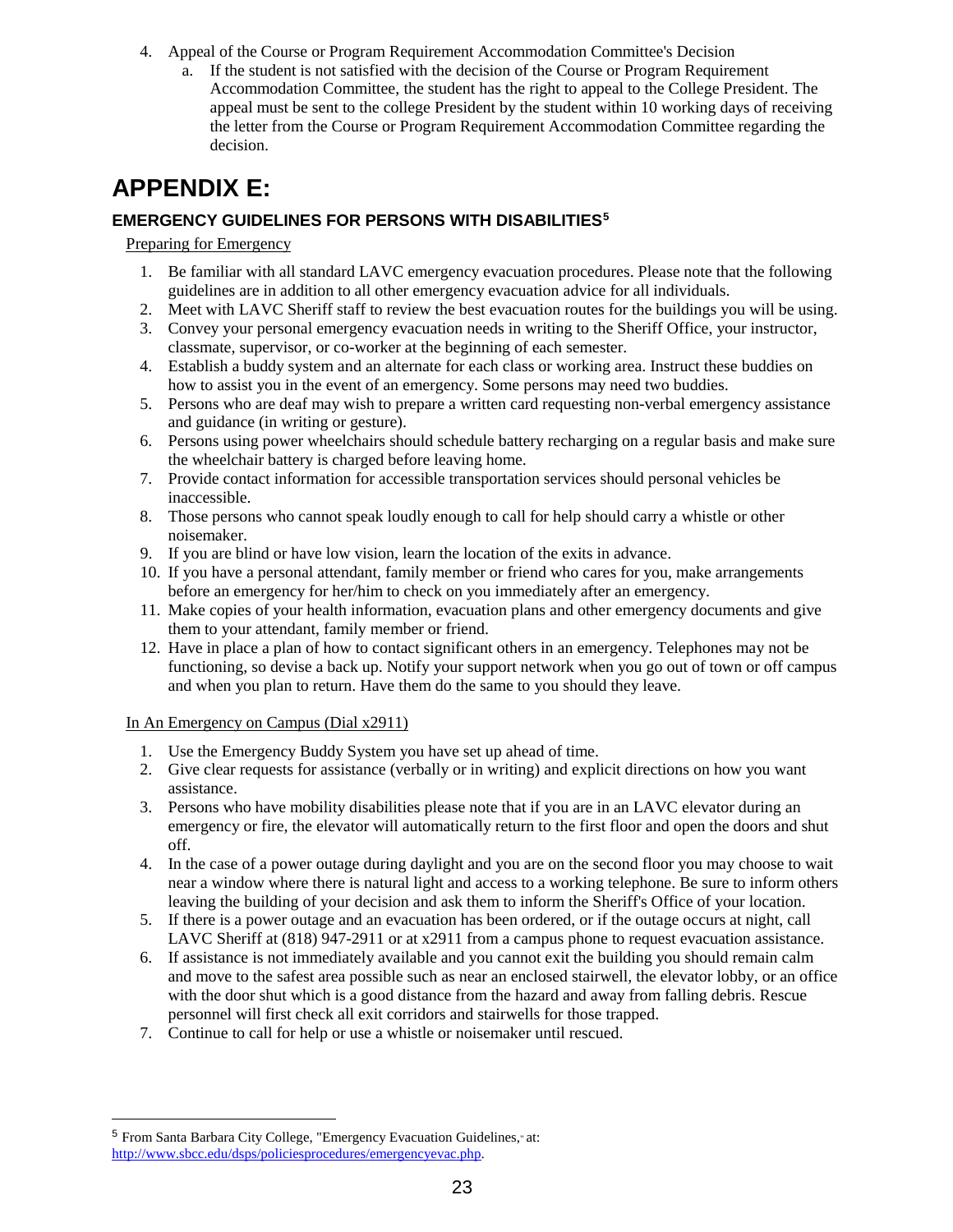# **APPENDIX F (Disability Verification Forms):**

**SERVICES FOR STUDENTS WITH DISABILITIES – DISABILITY VERIFICATION FORM (see pages 25 to 28)** 

**EXERCISE GUIDELINES FOR ADAPTED PHYSICAL EDUCATION – DOCTOR'S VERIFICATION FORM (see pages 29 & 30)**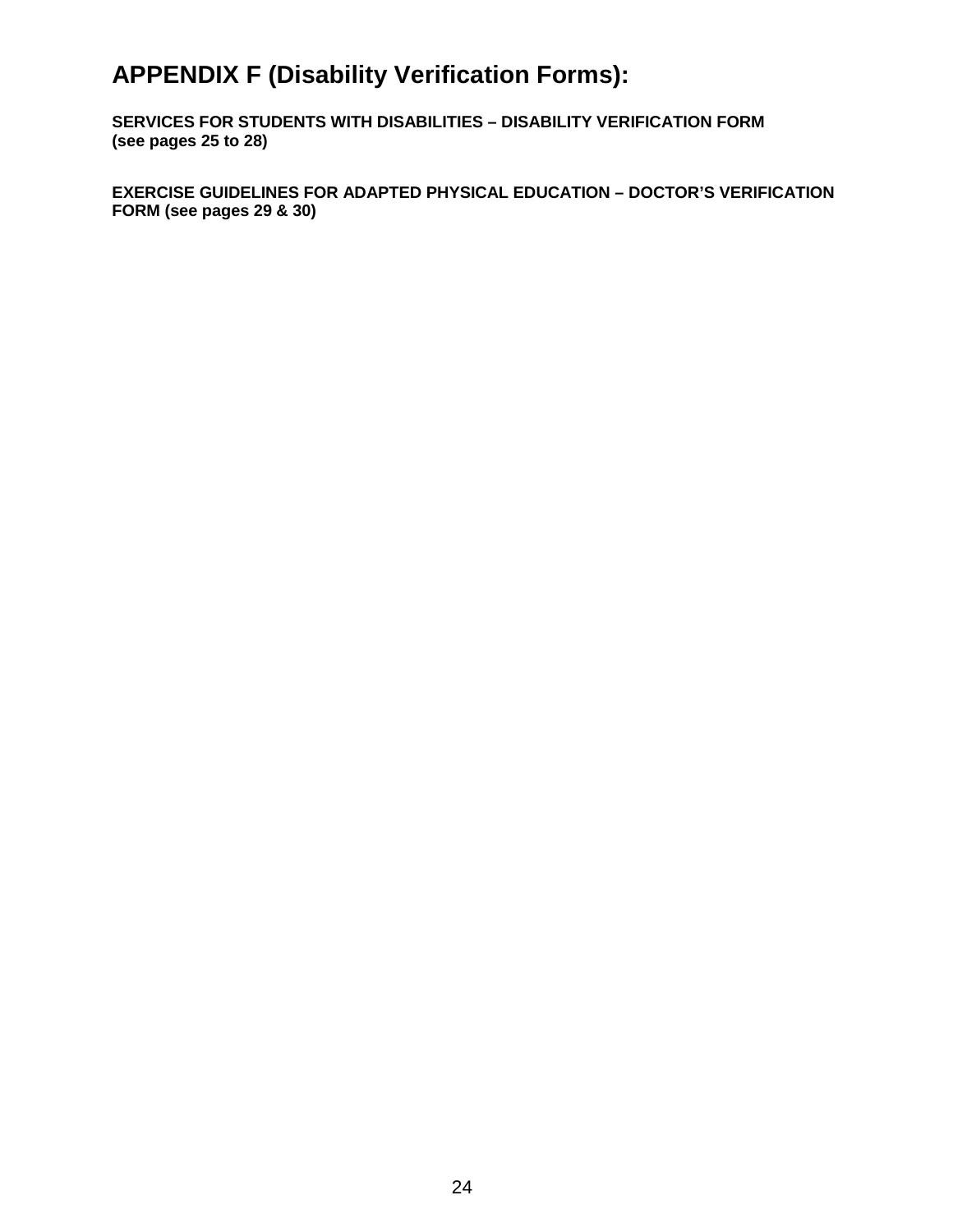CONFIDENTIAL

LOS ANGELES VALLEY COLLEGE Services for Students with Disabilities

Phone 818-947-2681 - TTY: 818-947-2680 Fax 818-778-5775 - E-mail [ssd@lavc.edu](mailto:ssd@lavc.edu)

**DISABILITY VERIFICATION PACKET**

**On the Disability Verification Form included in this packet, the Student Information section is interactive and can be filled out online**

## INSTRUCTIONS TO STUDENT:

In order to receive disability-related services at Los Angeles Valley College, a student must submit a Disability Verification Form, documenting a physical and/or psychological disability. The form must be completed and signed by a licensed/certified professional qualified to diagnose and treat the conditions.

STEP 1. Print this packet which includes 4 pages: Instructions, Disability Definitions, Form, and Letter.

STEP 2. Complete the Student Information section on the Disability Verification Form [page 4] and be sure to sign where indicated.

STEP 3: Provide this packet to your treating professional. See page 2 for a list of disability types and the corresponding licensed professional(s).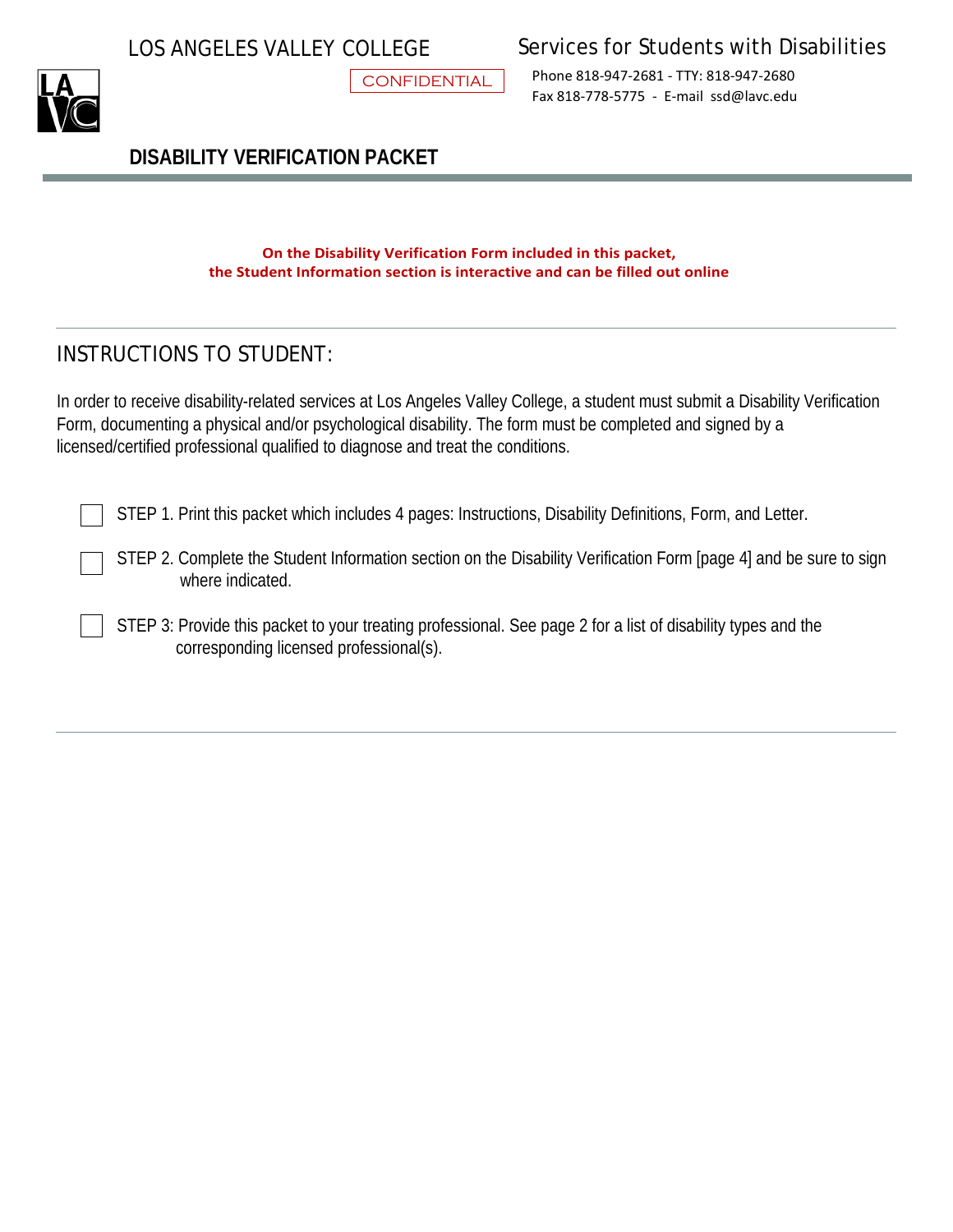**CONFIDENTIAL** 

## LOS ANGELES VALLEY COLLEGE Services for Students with Disabilities

Phone 818-947-2681 - TTY: 818-947-2680 Fax 818-778-5775 - E-mail [ssd@lavc.edu](mailto:ssd@lavc.edu)

## **DISABILITY VERIFICATION FORM**

| <b>STUDENT INFORMATION</b>                                                                                                                                                                                                                    | TO BE COMPLETED BY STUDENT                                                                                                                                    |
|-----------------------------------------------------------------------------------------------------------------------------------------------------------------------------------------------------------------------------------------------|---------------------------------------------------------------------------------------------------------------------------------------------------------------|
| NAME:<br><u> 1989 - Johann Barbara, martxa alemaniar arg</u>                                                                                                                                                                                  |                                                                                                                                                               |
| CITY:<br>ADDRESS:<br><u> 1989 - Johann Barbara, martxa a</u>                                                                                                                                                                                  | ZIP:                                                                                                                                                          |
| CELLPHONE #:<br>PHONE #:                                                                                                                                                                                                                      |                                                                                                                                                               |
| I hereby authorize my health provider to release the information requested below. (student signature:)                                                                                                                                        |                                                                                                                                                               |
| TO BE COMPLETED BY PROFESSIONAL                                                                                                                                                                                                               | and the control of the control of the control of the control of the control of the control of the control of the                                              |
| Name of Licensed or Certified Professional: (please print clearly)<br><u>Came of Licensed or Certified Professional:</u> (please print clearly)<br><u>Came and Came and Came and Came and Came and Came and Came and Came and Came and Ca</u> |                                                                                                                                                               |
| Address:<br><u> 1989 - Johann Barbara, martxa amerikan per</u>                                                                                                                                                                                | Zip: $\qquad \qquad \overline{\qquad \qquad }$                                                                                                                |
| Phone #:                                                                                                                                                                                                                                      |                                                                                                                                                               |
| Please provide the following information in full in order to qualify the student for eligibility and help us determine reasonable<br>educational and physical accommodations:<br>1. Diagnosis: (Required, please print clearly)               |                                                                                                                                                               |
|                                                                                                                                                                                                                                               |                                                                                                                                                               |
| А:<br><u> 1989 - Jan Stein Stein Stein Stein Stein Stein Stein Stein Stein Stein Stein Stein Stein Stein Stein Stein S</u>                                                                                                                    | В:                                                                                                                                                            |
| If Applicable, DSM Code:                                                                                                                                                                                                                      | Severity: OModerate<br>◯ Severe<br>◯ Residual/Remission                                                                                                       |
| <b>Chief Complaint:</b>                                                                                                                                                                                                                       |                                                                                                                                                               |
| 2. This condition substantially limits the following major life activities: (Required)                                                                                                                                                        |                                                                                                                                                               |
| $\Box$ Walking<br>$\Box$ Manual Tasks<br>$\Box$ Bending<br>Moving<br>Hearing $\Box$ Communicating<br>$\Box$ Seeing<br>$\Box$ Reading<br>E.                                                                                                    | $\Box$ Standing<br>$\Box$ Lifting<br>$\Box$ Concentrating<br>$\Box$ Breathing<br>$\Box$ Sleeping<br>$\Box$ Caring for Self<br>$\Box$ Eating<br>$\Box$ Writing |
| 3. Does it impact any of the following? (Optional)                                                                                                                                                                                            |                                                                                                                                                               |
| $\Box$ Forming/Executing Plans<br>$\Box$ Stamina                                                                                                                                                                                              | $\Box$ Overcoming Obstacles<br>$\Box$ Social Interaction<br>$\Box$ Memory                                                                                     |
| 4. List other limitations/information helpful in determining accommodations in an educational setting: (Required, please print)                                                                                                               |                                                                                                                                                               |
|                                                                                                                                                                                                                                               |                                                                                                                                                               |
|                                                                                                                                                                                                                                               |                                                                                                                                                               |
|                                                                                                                                                                                                                                               |                                                                                                                                                               |
|                                                                                                                                                                                                                                               |                                                                                                                                                               |
| 5. Condition is: (Optional)<br>$\bigcap$ Stable<br>Prone to exacerbation                                                                                                                                                                      | 6. Prescribed Medications: (Optional)                                                                                                                         |
| 7. Duration of Disability: (Required)<br>Permanent/Chronic<br>Temporary                                                                                                                                                                       |                                                                                                                                                               |
| If disability is temporary, select one:<br>Less than 45 day                                                                                                                                                                                   |                                                                                                                                                               |
| 45 days or greater<br><b>Expected duration:</b>                                                                                                                                                                                               |                                                                                                                                                               |
| I understand that the information provided will become part of the student record subject to the Federal Family Education Rights                                                                                                              |                                                                                                                                                               |

and Privacy Act of 1974 and may be released to the student on their written request.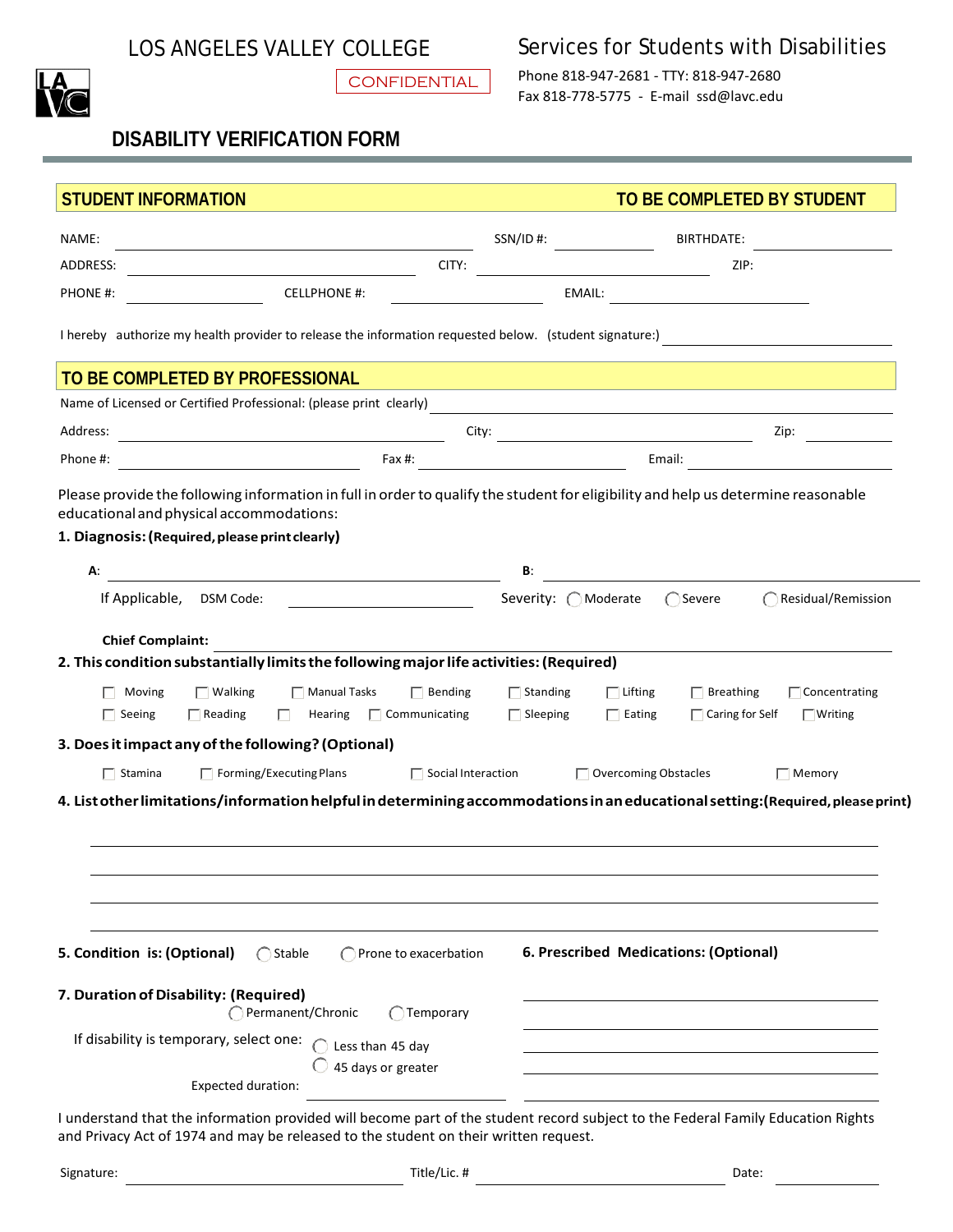**CONFIDENTIAL** 

## LOS ANGELES VALLEY COLLEGE Services for Students with Disabilities

Phone 818-947-2681 - TTY: 818-947-2680 Fax 818-778-5775 - E-mail [ssd@lavc.edu](mailto:ssd@lavc.edu)

## **DISABILITY VERIFICATION FORM**

**LETTER TO TREATING PROFESSIONAL**

Date:

Dear Health Professional:

The patient named on the attached Los Angeles Valley College **Disability Verification Form** has requested that his/her disability be verified. This documentation is for the purpose of making him/her eligible for special courses or disability-related services and is required by the California Educational Code, Title V.

Eligible conditions and the authorized health professionals who may verify them and sign the Disability Verification Form are described on the attached "Disability Definitions and Documentation", page 4.

### INSTRUCTIONS:

- **1. Items 1 5--must be completed.**
- **2. Item 2—at least one "MAJOR LIFE ACTIVITY"** limitation must be checked in order forthe student to be eligible.
- **3.** Form must be **COMPLETED and SIGNED by the health professional** qualified to diagnoseand treat the specific condition. (See attached "*Disability Definitions and Documentation*.")
- **4. Please return this by FAX or Mail,** unless requested otherwise by student. (*Attach any medical, psychological and/or educational documentation*.)

**LOS ANGELES VALLEY COLLEGE SERVICES FOR STUDENTS WITH DISABILITIES 5800 FULTON AVENUE VALLEY GLEN, CA 91401-4096 FAX (818) 778-5775**

This completed form must be returned to the Services for Students with Disabilities' Office before the student can receive disability – based accommodations.

Thank you for your prompt attention on behalf of your patient. If you have questions, please call our office at (818) 947-2681.

Sincerely,

Services for Students with Disabilities Los Angeles Valley College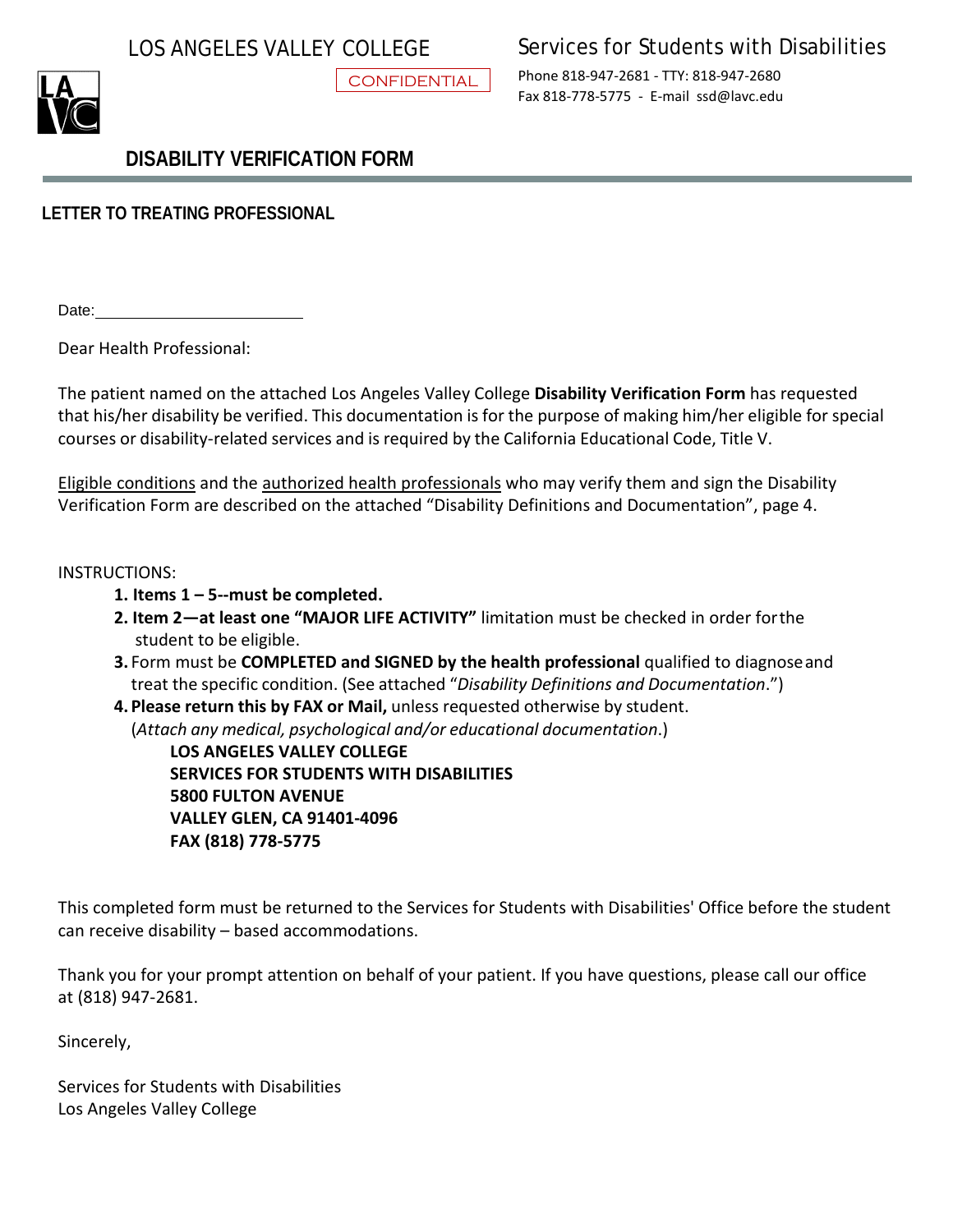

## **DISABILITY VERIFICATION PACKET**

#### **DISABILITY DEFINITIONS AND DOCUMENTATION**

Eligibility for disability related academic adjustments, auxiliary aids and services are based on an individual's:

**CONFIDENTIAL** 

- **1.** Fall within the diagnostic categories listed in the table below.
- **2.** Substantially limit one or more major life functions, and limits the students ability to access the educational process.

Los Angeles Valley College uses the information requested on the Disability Verification Form for the purpose of determining a student's eligibility to receive authorized special services provided by Services for Students with Disabilities. The Definitions here per the State of California Administration Code, Title 5, Section 56032 to 56044.

| <b>Disability</b>                                         | <b>California Community College Definition</b>                                                                                                                                                                                                                                                                                              | <b>Certified or Licensed Professionals</b><br>(i.e. Physician, Neurologist, Neuropsychologist, Physician's Assistant, or Nurse<br>Practitioner.) |
|-----------------------------------------------------------|---------------------------------------------------------------------------------------------------------------------------------------------------------------------------------------------------------------------------------------------------------------------------------------------------------------------------------------------|--------------------------------------------------------------------------------------------------------------------------------------------------|
| <b>Physical Disability</b>                                | Limitation in locomotion or motor functions that limits<br>the student's ability to access the education process.                                                                                                                                                                                                                           | Medical Doctor (M.D.), Osteopathic<br>Doctor (O.D.)<br>Doctor of Chiropractic (D.C)                                                              |
| <b>Deaf and Hard of Hearing</b><br>(DHH)                  | Partial Loss of hearing function that limits the<br>student's ability to access the education process.                                                                                                                                                                                                                                      | Audiologist, M.D.                                                                                                                                |
|                                                           | Total loss of hearing function that limits the students<br>ability to access the education process.                                                                                                                                                                                                                                         |                                                                                                                                                  |
| <b>Blind and Low Vision</b>                               | Level of vision that limits the student's ability to access the $ M.D., Q$ phthalmologist, Optometrist<br>educational process.                                                                                                                                                                                                              |                                                                                                                                                  |
| <b>Learning Disabilities</b><br>(ID)                      | A persistent condition of presumed neurological<br>dysfunction that may exist with other disabling<br>conditions. The dysfunction is not explained by lack of<br>proficiency in the language of instruction, or other non-<br>neurological factors, and this dysfunction limits the<br>student's ability to access the educational process. | Ph.D. Psychologist, Neuropsychologist, College<br>LD Specialist, Other qualified professional                                                    |
| <b>Acquired Brain Injury (ABI)</b>                        | A deficit in brain function that results in a total or<br>partial loss of cognitive, communicative, motor,<br>psycho-social, and/or sensory- perceptual abilities, and<br>limits the student's ability to access the educational<br>process.                                                                                                | M.D., Neurologist, Neuropsychologist                                                                                                             |
| <b>Attention-Deficit Hyperactivity</b><br>Disorder (ADHD) | Neurodevelopmental disorder that is a persistent deficit<br>in attention and /or hyperactive and impulse behavior<br>that limits the student's ability to access the educational<br>process.                                                                                                                                                | M.D., Neurologist, Neuropsychologist,<br>Psychiatrist, Psychologist, LMFT, LCSW                                                                  |
| Intellectual Disabilities (ID)                            | Significant limitations both in intellectual functioning<br>and in adaptive behavior that affect and limit the<br>student's ability to access the educational process.                                                                                                                                                                      | Ph.D. Psychologist, College LD Specialist,<br>Other appropriate professional                                                                     |
| <b>Autism Spectrum</b>                                    | Neurodevelopment disorders described as<br>persistent deficits that limit the student's ability to<br>access the educational process.                                                                                                                                                                                                       | M.D., Neurologist, Neuropsychologist,<br>Psychiatrist, Psychologist                                                                              |
| <b>Mental Health</b><br><b>Disability</b>                 | Persistent psychological or psychiatric disorder, or<br>emotional or mental illness that limit the student's ability<br>to access the educational process.                                                                                                                                                                                  | Psychiatrist, Ph.D. Psychologist, LMFT, LCSW                                                                                                     |
| <b>Other Health Conditions and</b><br><b>Disabilities</b> | Students with disabilities as defined in Title 5 Section<br>56002, with other health conditions and /or disabilities<br>that affect at least one major life activity, which are not<br>otherwise defined in Sections 56032-56042, but which<br>limit the student's ability to access educational process.                                   | M.D., other Licensed Certified Professionals<br>who are legally qualified to diagnose the<br>disability in question                              |

For further information on qualifying disabilities and/or signature and documentation requirements, call the Services for Students with Disabilities Office at 818-947-2681. Personal information recorded on this form will be kept confidential in order to protect against unauthorized disclosure. Portions may be shared with the Chancellor's Office of the California Community Colleges or other state or federal agencies, in such a manner as to comply with applicable statues regarding confidentiality, including the Family Educational Rights & Privacy Act (20 U.S.C. 1232(g). Pursuant to Sect. 7 of the Federal Privacy Act (P.L. 93-578, 5 U.S.C. 552a, note), providing your social security number is voluntary. The information is being collected pursuant to California Education Code Section 67310-67312, and 84850; and California Code of Regs., Title 5, Sect. 56000 et seq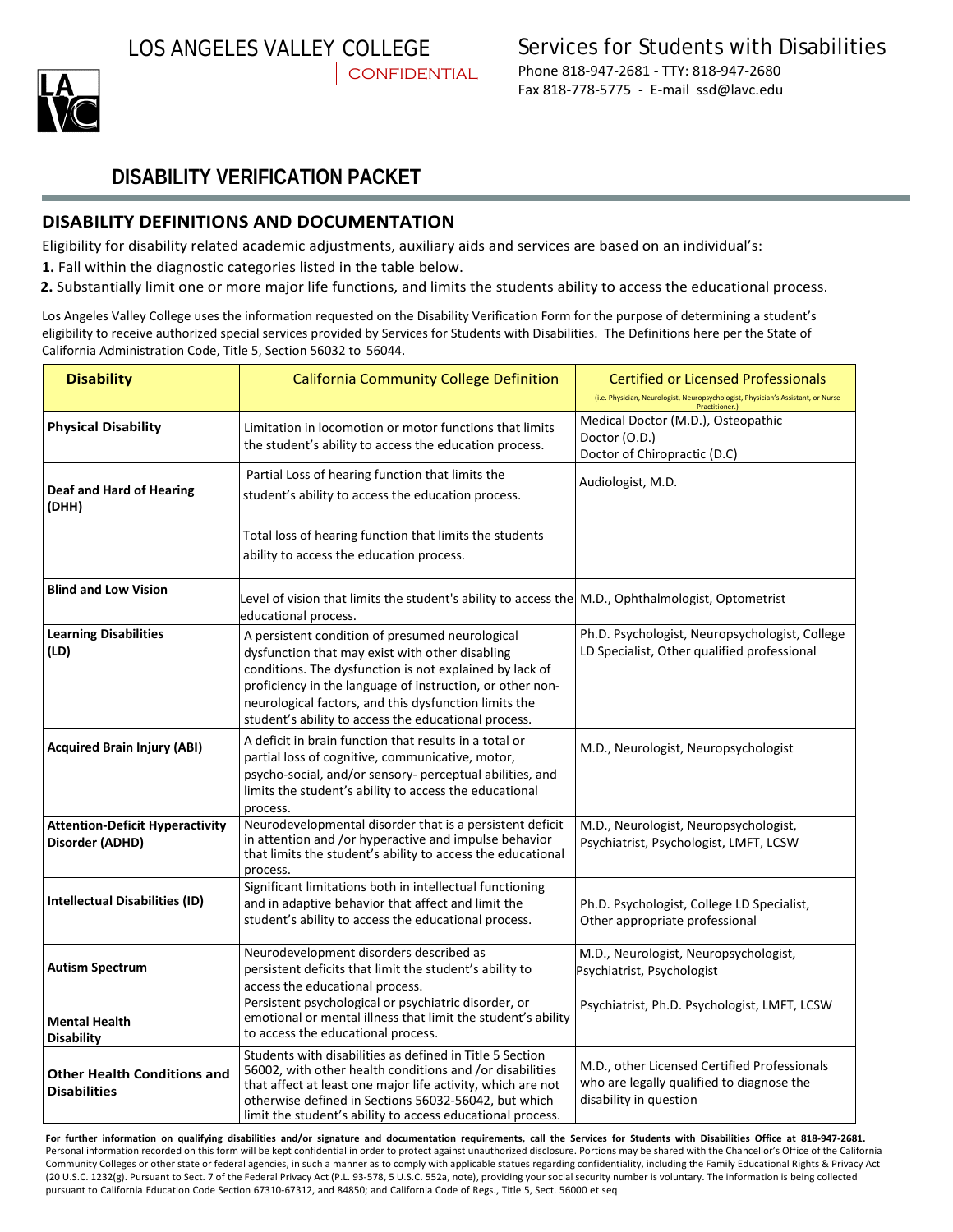| <b>EXERCISE GUIDELINES FOR ADAPTED PHYSICAL EDUCATION</b><br><b>LAVC</b><br>$SID#$ :<br><b>LAST NAME</b><br><b>FIRST NAME</b><br><b>MIDDLE INITIAL</b><br>O<br>Male<br>Date of<br>Birth:<br>APT#<br><b>STREET ADDRESS</b><br><b>MM</b><br><b>DD</b><br>YY<br>Phone (<br><b>STATE</b><br><b>CITY</b><br><b>ZIP CODE</b><br>I, the undersigned, request any appropriate person and/or agency or institution to release information consistent with the Federal Family Educational<br>Rights and Privacy Act of 1974, or other laws, regulations, or policies to Los Angeles Valley College. All information will be kept confidential and<br>maintained as a part of my records with the Services for Students with Disabilities Office. Selected information may be released for mandated State<br>and/or Federal Reports<br>Date: the contract of the contract of the contract of the contract of the contract of the contract of the contract of the contract of the contract of the contract of the contract of the contract of the contract of the cont<br><b>Disability/Condition:</b><br>Severity: O Moderate<br><b>O</b> Severe<br>O Residual; Remission<br><b>Disability Related Limitations:</b><br>THE ABOVE-MENTIONED DISABILITY IS:<br>Permanent/Chronic (no scheduled updates for diagnosis)<br>Temporary (lasting 45 days or longer)<br><b>Ending Date:</b><br><b>Medications Affecting Exercise:</b><br><b>O</b> Drowsiness<br><b>Check effects caused:</b><br><b>O</b> Coordination<br><b>O</b> Heart Rate<br>O Nausea<br>$O$ BP<br>Mood Change<br>O Other:<br><b>EXERCISE ACTIVITIES RECOMMENDED:</b><br><b>YES</b><br><b>COMMENTS:</b><br>NO.<br>O<br>O<br><b>Weight Training</b><br>O<br>O<br><b>Pool Exercises</b><br>O<br>O<br>Swimming<br><u> 1989 - Johann Stein, marwolaethau a bhann an t-Amhain ann an t-Amhain an t-Amhain an t-Amhain an t-Amhain an </u><br>O<br>O<br><b>Stretching</b><br><u> 1989 - Johann Stoff, amerikansk politiker (d. 1989)</u><br>$\mathbf O$<br>O<br>Cardiovascular<br>O<br>O<br>Cycling |                             |  | <b>Los Angeles Valley College</b>                  |  |                  |
|-----------------------------------------------------------------------------------------------------------------------------------------------------------------------------------------------------------------------------------------------------------------------------------------------------------------------------------------------------------------------------------------------------------------------------------------------------------------------------------------------------------------------------------------------------------------------------------------------------------------------------------------------------------------------------------------------------------------------------------------------------------------------------------------------------------------------------------------------------------------------------------------------------------------------------------------------------------------------------------------------------------------------------------------------------------------------------------------------------------------------------------------------------------------------------------------------------------------------------------------------------------------------------------------------------------------------------------------------------------------------------------------------------------------------------------------------------------------------------------------------------------------------------------------------------------------------------------------------------------------------------------------------------------------------------------------------------------------------------------------------------------------------------------------------------------------------------------------------------------------------------------------------------------------------------------------------------------------------------------------------------------------------------------------------|-----------------------------|--|----------------------------------------------------|--|------------------|
|                                                                                                                                                                                                                                                                                                                                                                                                                                                                                                                                                                                                                                                                                                                                                                                                                                                                                                                                                                                                                                                                                                                                                                                                                                                                                                                                                                                                                                                                                                                                                                                                                                                                                                                                                                                                                                                                                                                                                                                                                                               |                             |  |                                                    |  |                  |
|                                                                                                                                                                                                                                                                                                                                                                                                                                                                                                                                                                                                                                                                                                                                                                                                                                                                                                                                                                                                                                                                                                                                                                                                                                                                                                                                                                                                                                                                                                                                                                                                                                                                                                                                                                                                                                                                                                                                                                                                                                               |                             |  |                                                    |  |                  |
|                                                                                                                                                                                                                                                                                                                                                                                                                                                                                                                                                                                                                                                                                                                                                                                                                                                                                                                                                                                                                                                                                                                                                                                                                                                                                                                                                                                                                                                                                                                                                                                                                                                                                                                                                                                                                                                                                                                                                                                                                                               |                             |  |                                                    |  | $\bullet$ Female |
|                                                                                                                                                                                                                                                                                                                                                                                                                                                                                                                                                                                                                                                                                                                                                                                                                                                                                                                                                                                                                                                                                                                                                                                                                                                                                                                                                                                                                                                                                                                                                                                                                                                                                                                                                                                                                                                                                                                                                                                                                                               |                             |  |                                                    |  |                  |
|                                                                                                                                                                                                                                                                                                                                                                                                                                                                                                                                                                                                                                                                                                                                                                                                                                                                                                                                                                                                                                                                                                                                                                                                                                                                                                                                                                                                                                                                                                                                                                                                                                                                                                                                                                                                                                                                                                                                                                                                                                               |                             |  |                                                    |  |                  |
|                                                                                                                                                                                                                                                                                                                                                                                                                                                                                                                                                                                                                                                                                                                                                                                                                                                                                                                                                                                                                                                                                                                                                                                                                                                                                                                                                                                                                                                                                                                                                                                                                                                                                                                                                                                                                                                                                                                                                                                                                                               |                             |  |                                                    |  |                  |
|                                                                                                                                                                                                                                                                                                                                                                                                                                                                                                                                                                                                                                                                                                                                                                                                                                                                                                                                                                                                                                                                                                                                                                                                                                                                                                                                                                                                                                                                                                                                                                                                                                                                                                                                                                                                                                                                                                                                                                                                                                               |                             |  |                                                    |  |                  |
|                                                                                                                                                                                                                                                                                                                                                                                                                                                                                                                                                                                                                                                                                                                                                                                                                                                                                                                                                                                                                                                                                                                                                                                                                                                                                                                                                                                                                                                                                                                                                                                                                                                                                                                                                                                                                                                                                                                                                                                                                                               |                             |  |                                                    |  |                  |
|                                                                                                                                                                                                                                                                                                                                                                                                                                                                                                                                                                                                                                                                                                                                                                                                                                                                                                                                                                                                                                                                                                                                                                                                                                                                                                                                                                                                                                                                                                                                                                                                                                                                                                                                                                                                                                                                                                                                                                                                                                               |                             |  |                                                    |  |                  |
|                                                                                                                                                                                                                                                                                                                                                                                                                                                                                                                                                                                                                                                                                                                                                                                                                                                                                                                                                                                                                                                                                                                                                                                                                                                                                                                                                                                                                                                                                                                                                                                                                                                                                                                                                                                                                                                                                                                                                                                                                                               |                             |  |                                                    |  |                  |
|                                                                                                                                                                                                                                                                                                                                                                                                                                                                                                                                                                                                                                                                                                                                                                                                                                                                                                                                                                                                                                                                                                                                                                                                                                                                                                                                                                                                                                                                                                                                                                                                                                                                                                                                                                                                                                                                                                                                                                                                                                               |                             |  |                                                    |  |                  |
|                                                                                                                                                                                                                                                                                                                                                                                                                                                                                                                                                                                                                                                                                                                                                                                                                                                                                                                                                                                                                                                                                                                                                                                                                                                                                                                                                                                                                                                                                                                                                                                                                                                                                                                                                                                                                                                                                                                                                                                                                                               |                             |  |                                                    |  |                  |
|                                                                                                                                                                                                                                                                                                                                                                                                                                                                                                                                                                                                                                                                                                                                                                                                                                                                                                                                                                                                                                                                                                                                                                                                                                                                                                                                                                                                                                                                                                                                                                                                                                                                                                                                                                                                                                                                                                                                                                                                                                               |                             |  |                                                    |  |                  |
|                                                                                                                                                                                                                                                                                                                                                                                                                                                                                                                                                                                                                                                                                                                                                                                                                                                                                                                                                                                                                                                                                                                                                                                                                                                                                                                                                                                                                                                                                                                                                                                                                                                                                                                                                                                                                                                                                                                                                                                                                                               |                             |  |                                                    |  |                  |
|                                                                                                                                                                                                                                                                                                                                                                                                                                                                                                                                                                                                                                                                                                                                                                                                                                                                                                                                                                                                                                                                                                                                                                                                                                                                                                                                                                                                                                                                                                                                                                                                                                                                                                                                                                                                                                                                                                                                                                                                                                               |                             |  |                                                    |  |                  |
|                                                                                                                                                                                                                                                                                                                                                                                                                                                                                                                                                                                                                                                                                                                                                                                                                                                                                                                                                                                                                                                                                                                                                                                                                                                                                                                                                                                                                                                                                                                                                                                                                                                                                                                                                                                                                                                                                                                                                                                                                                               |                             |  |                                                    |  |                  |
|                                                                                                                                                                                                                                                                                                                                                                                                                                                                                                                                                                                                                                                                                                                                                                                                                                                                                                                                                                                                                                                                                                                                                                                                                                                                                                                                                                                                                                                                                                                                                                                                                                                                                                                                                                                                                                                                                                                                                                                                                                               |                             |  |                                                    |  |                  |
|                                                                                                                                                                                                                                                                                                                                                                                                                                                                                                                                                                                                                                                                                                                                                                                                                                                                                                                                                                                                                                                                                                                                                                                                                                                                                                                                                                                                                                                                                                                                                                                                                                                                                                                                                                                                                                                                                                                                                                                                                                               |                             |  |                                                    |  |                  |
|                                                                                                                                                                                                                                                                                                                                                                                                                                                                                                                                                                                                                                                                                                                                                                                                                                                                                                                                                                                                                                                                                                                                                                                                                                                                                                                                                                                                                                                                                                                                                                                                                                                                                                                                                                                                                                                                                                                                                                                                                                               |                             |  |                                                    |  |                  |
|                                                                                                                                                                                                                                                                                                                                                                                                                                                                                                                                                                                                                                                                                                                                                                                                                                                                                                                                                                                                                                                                                                                                                                                                                                                                                                                                                                                                                                                                                                                                                                                                                                                                                                                                                                                                                                                                                                                                                                                                                                               |                             |  |                                                    |  |                  |
|                                                                                                                                                                                                                                                                                                                                                                                                                                                                                                                                                                                                                                                                                                                                                                                                                                                                                                                                                                                                                                                                                                                                                                                                                                                                                                                                                                                                                                                                                                                                                                                                                                                                                                                                                                                                                                                                                                                                                                                                                                               |                             |  |                                                    |  |                  |
|                                                                                                                                                                                                                                                                                                                                                                                                                                                                                                                                                                                                                                                                                                                                                                                                                                                                                                                                                                                                                                                                                                                                                                                                                                                                                                                                                                                                                                                                                                                                                                                                                                                                                                                                                                                                                                                                                                                                                                                                                                               |                             |  |                                                    |  |                  |
|                                                                                                                                                                                                                                                                                                                                                                                                                                                                                                                                                                                                                                                                                                                                                                                                                                                                                                                                                                                                                                                                                                                                                                                                                                                                                                                                                                                                                                                                                                                                                                                                                                                                                                                                                                                                                                                                                                                                                                                                                                               |                             |  |                                                    |  |                  |
|                                                                                                                                                                                                                                                                                                                                                                                                                                                                                                                                                                                                                                                                                                                                                                                                                                                                                                                                                                                                                                                                                                                                                                                                                                                                                                                                                                                                                                                                                                                                                                                                                                                                                                                                                                                                                                                                                                                                                                                                                                               |                             |  |                                                    |  |                  |
|                                                                                                                                                                                                                                                                                                                                                                                                                                                                                                                                                                                                                                                                                                                                                                                                                                                                                                                                                                                                                                                                                                                                                                                                                                                                                                                                                                                                                                                                                                                                                                                                                                                                                                                                                                                                                                                                                                                                                                                                                                               |                             |  |                                                    |  |                  |
|                                                                                                                                                                                                                                                                                                                                                                                                                                                                                                                                                                                                                                                                                                                                                                                                                                                                                                                                                                                                                                                                                                                                                                                                                                                                                                                                                                                                                                                                                                                                                                                                                                                                                                                                                                                                                                                                                                                                                                                                                                               |                             |  |                                                    |  |                  |
|                                                                                                                                                                                                                                                                                                                                                                                                                                                                                                                                                                                                                                                                                                                                                                                                                                                                                                                                                                                                                                                                                                                                                                                                                                                                                                                                                                                                                                                                                                                                                                                                                                                                                                                                                                                                                                                                                                                                                                                                                                               |                             |  |                                                    |  |                  |
|                                                                                                                                                                                                                                                                                                                                                                                                                                                                                                                                                                                                                                                                                                                                                                                                                                                                                                                                                                                                                                                                                                                                                                                                                                                                                                                                                                                                                                                                                                                                                                                                                                                                                                                                                                                                                                                                                                                                                                                                                                               | <b>Additional Comments:</b> |  | <u> 1989 - John Stein, Amerikaansk politiker (</u> |  |                  |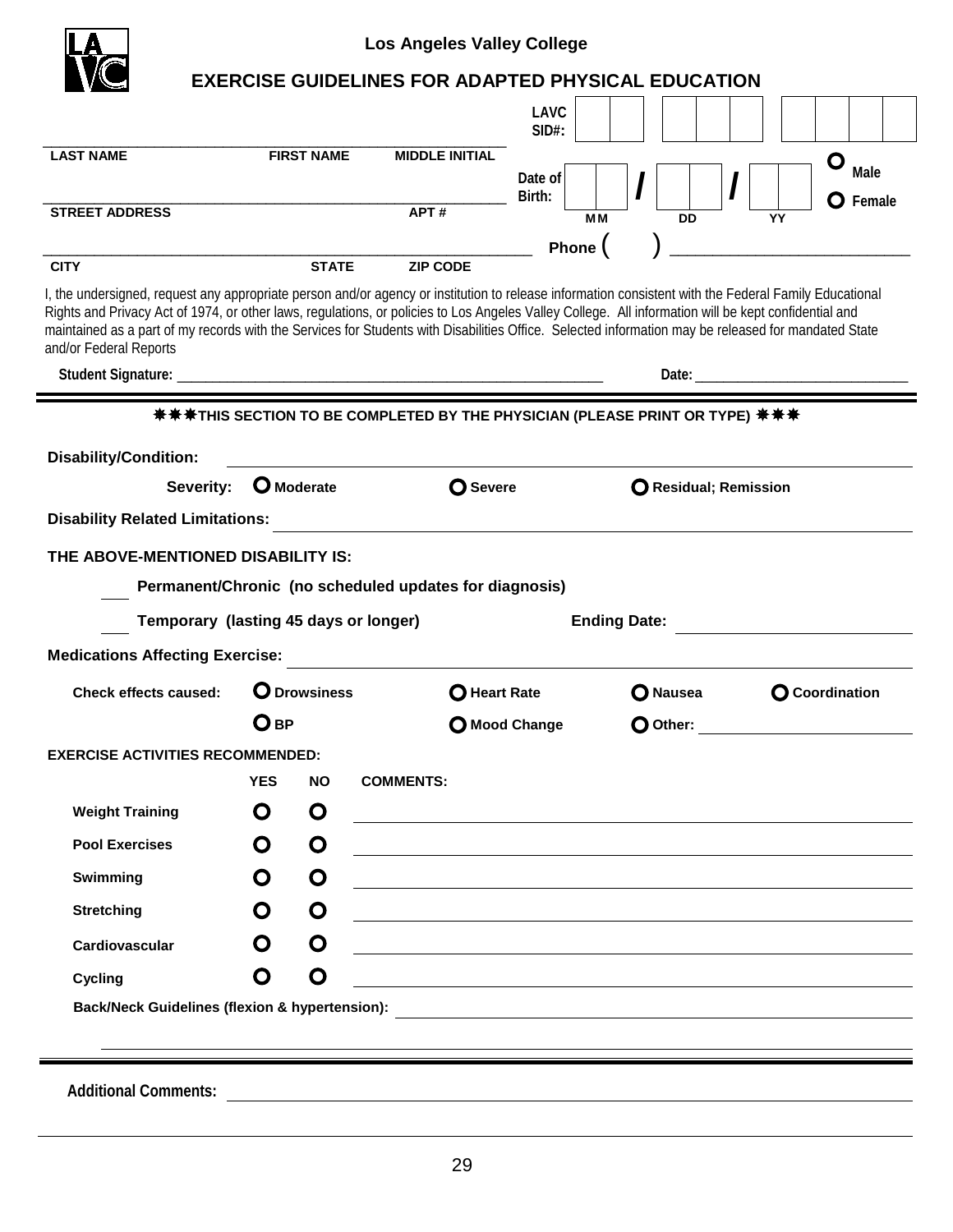| 1. Type of Exercise                                                                                    | Omit    | Mild             | Moderate | <b>Unlimited</b> | Remarks:                                                                                                       |
|--------------------------------------------------------------------------------------------------------|---------|------------------|----------|------------------|----------------------------------------------------------------------------------------------------------------|
| <b>Lower Extremities</b>                                                                               |         |                  |          |                  |                                                                                                                |
| <b>Pelvic Girdle</b>                                                                                   |         |                  |          |                  |                                                                                                                |
| <b>Hip Joint</b>                                                                                       |         |                  |          |                  |                                                                                                                |
| <b>Knee Joint</b>                                                                                      |         |                  |          |                  |                                                                                                                |
| <b>Ankle Joint</b>                                                                                     |         |                  |          |                  |                                                                                                                |
| Foot                                                                                                   |         |                  |          |                  |                                                                                                                |
| <b>Low Back</b>                                                                                        |         |                  |          |                  |                                                                                                                |
| <b>Abdominal Area</b>                                                                                  |         |                  |          |                  |                                                                                                                |
| <b>Upper Extremities</b>                                                                               |         |                  |          |                  |                                                                                                                |
| <b>Upper Back</b>                                                                                      |         |                  |          |                  |                                                                                                                |
| <b>Shoulder Joint</b>                                                                                  |         |                  |          |                  |                                                                                                                |
| <b>Elbow Joint</b>                                                                                     |         |                  |          |                  |                                                                                                                |
| <b>Wrist</b>                                                                                           |         |                  |          |                  |                                                                                                                |
| Hand                                                                                                   |         |                  |          |                  |                                                                                                                |
| <b>Neck and Head</b>                                                                                   |         |                  |          |                  |                                                                                                                |
| 2. Type of Positions:                                                                                  | Limited | <b>Unlimited</b> |          |                  |                                                                                                                |
| Lying, supine                                                                                          |         |                  |          |                  |                                                                                                                |
| Lying, prone                                                                                           |         |                  |          |                  |                                                                                                                |
| <b>Sitting</b>                                                                                         |         |                  |          |                  |                                                                                                                |
| <b>Standing</b>                                                                                        |         |                  |          |                  |                                                                                                                |
| 3. Type of Activities:                                                                                 | Omit    | Mild             | Moderate | <b>Unlimited</b> | Remarks:                                                                                                       |
| <b>Walking</b>                                                                                         |         |                  |          |                  |                                                                                                                |
| Running                                                                                                |         |                  |          |                  |                                                                                                                |
| Jumping                                                                                                |         |                  |          |                  |                                                                                                                |
| Swimming                                                                                               |         |                  |          |                  |                                                                                                                |
| <b>Cycling (recumbent bicycle)</b>                                                                     |         |                  |          |                  |                                                                                                                |
| <b>Name of Licensed or</b>                                                                             |         |                  |          |                  |                                                                                                                |
|                                                                                                        |         |                  |          |                  |                                                                                                                |
|                                                                                                        |         |                  |          |                  | License #: the contract of the contract of the contract of the contract of the contract of the contract of the |
|                                                                                                        |         |                  |          |                  | Phone #: <u>_________________</u>                                                                              |
|                                                                                                        |         |                  |          |                  | Date: <u>_____________</u>                                                                                     |
| PLEASE SEND/EMAIL/FAX THIS DOCUMENTATION AS SOON AS POSSIBLE TO INSURE A CLASS SPACE FOR THIS STUDENT: |         |                  |          |                  |                                                                                                                |
| LOS ANGELES VALLEY COLLEGE                                                                             |         |                  |          | PHONE:           | 818-947-2681                                                                                                   |
| <b>SERVICES FOR STUDENTS WITH DISABILITIES</b><br>5800 FULTON AVENUE                                   |         |                  |          | FAX:             | 818-778-5775                                                                                                   |
| $V$ ALLEY CLEN CA 01401                                                                                |         |                  |          | EMAIL:           | SSD@LAVC.EDU                                                                                                   |

VALLEY GLEN, CA 91401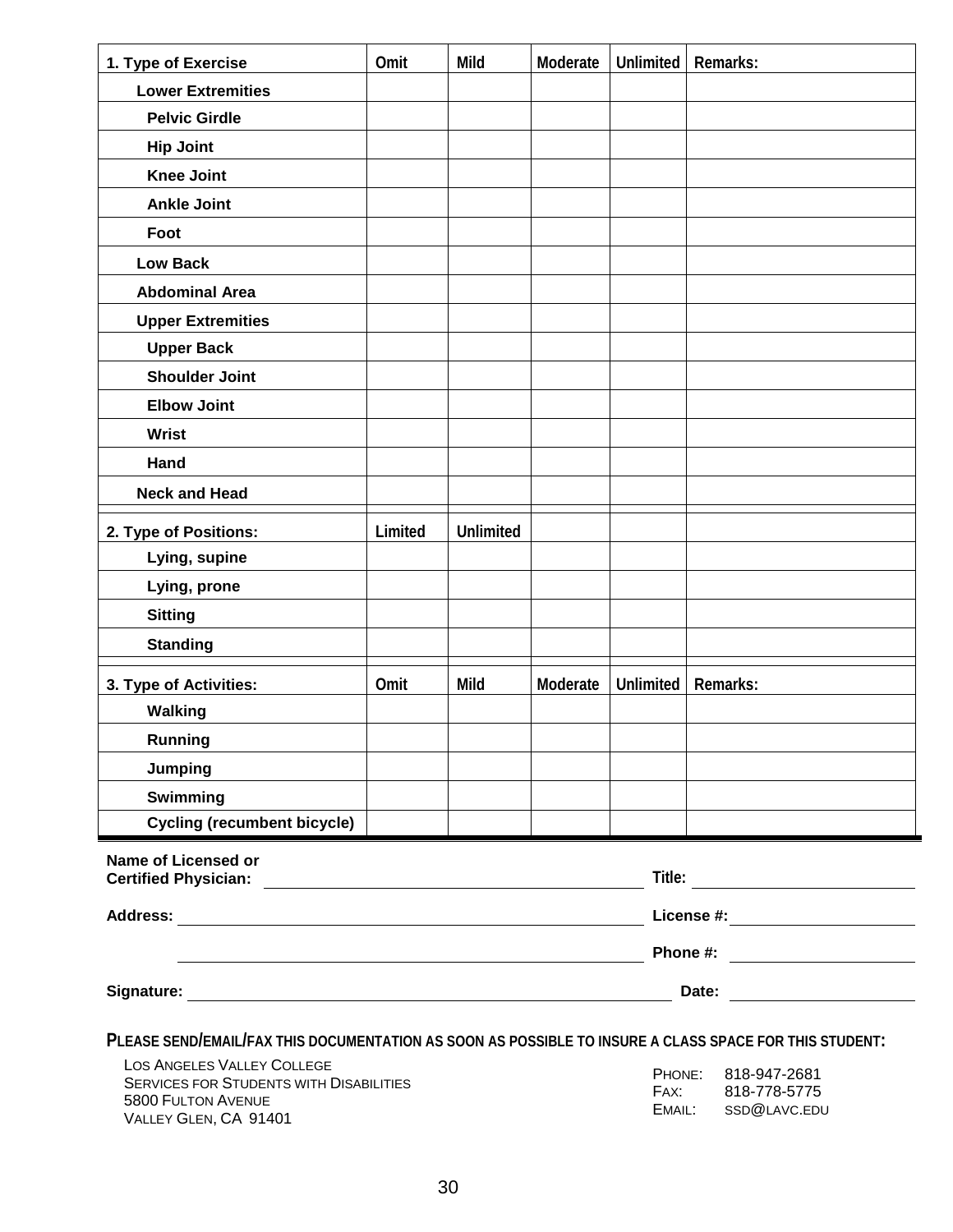| <b>NOTES:</b> |
|---------------|
|               |
|               |
|               |
|               |
|               |
|               |
|               |
|               |
|               |
|               |
|               |
|               |
|               |
|               |
|               |
|               |
|               |
|               |
|               |